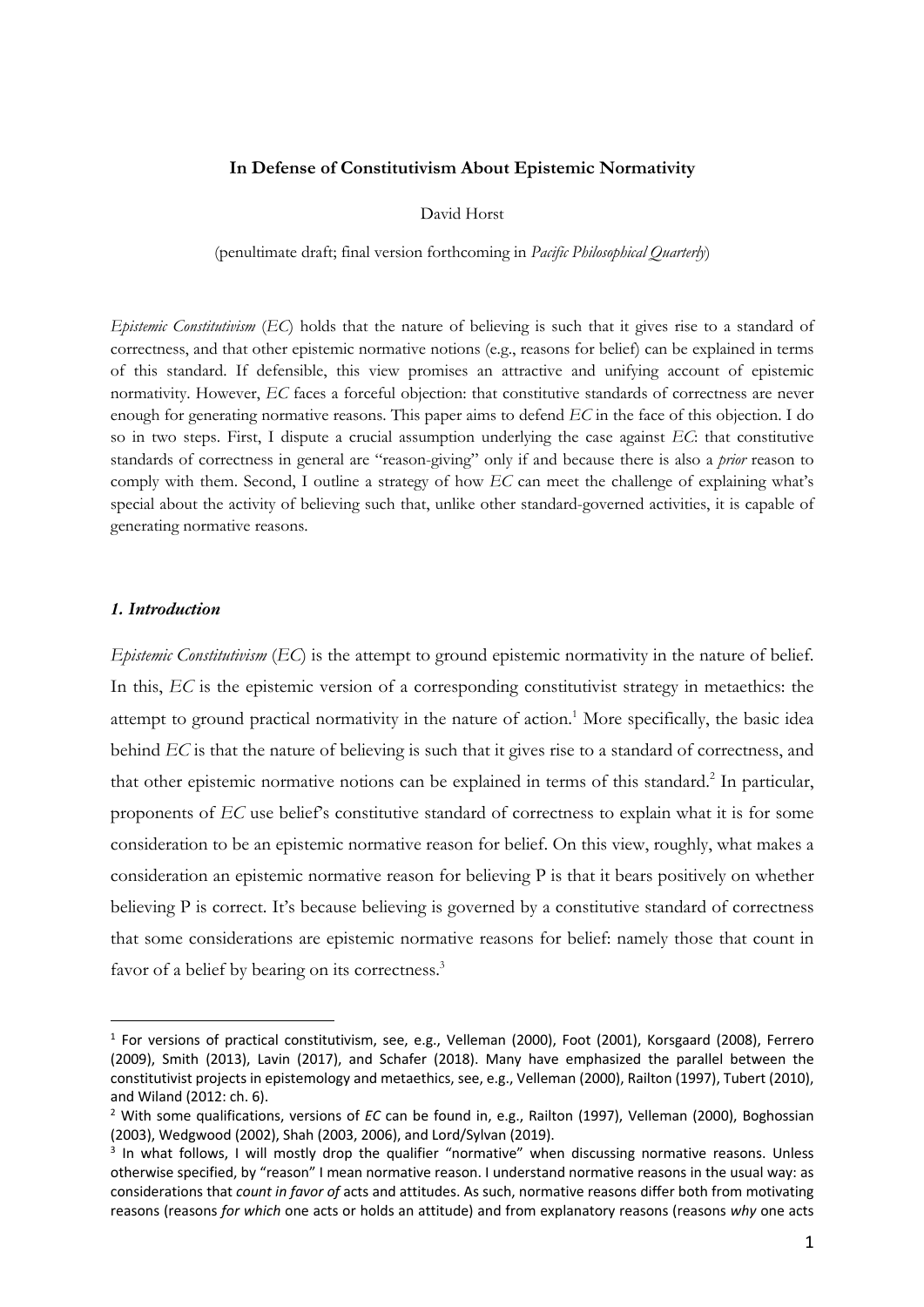If defensible, *EC* would offer a straightforward and unifying account of epistemic normativity. But just like the corresponding constitutivist strategy in metaethics, *EC* is subject to a forceful objection: constitutive standards seem insufficient to ground genuine reasons. There are many human activities—such as playing chess, dancing tango, or cooking risotto—which are arguably governed by constitutive standards of correctness. But none of these activities gives rise to reasons. That is, in none of these activities do considerations amount to reasons for performing a particular chess-move, dance-move, or cooking step *just because* they bear on the correctness of the relevant chess-move, dance-move, or cooking step. In light of this objection, at the very least, proponents of *EC* owe us an explanation of what's special about the activity of believing such that, unlike other human activities, it does give rise to reasons. However, many philosophers are convinced that *EC* cannot meet this challenge on its own terms. This is because they think that, in relevant respects, all standard-governed activities are the same: in all such cases, correctness-relevant considerations amount to reasons only if and because there is a *prior* reason to comply with the relevant standard. If this were true, *EC* would be doomed indeed. For, then, belief's correctness-standard would not be explanatorily fundamental in the relevant sense: any normative authority or reason-giving force it may have would in turn derive from an independently given (set of) reason(s).

The aim of this paper is to defend *EC* in the face of this objection. I do so in two steps. First, I shall dispute the crucial assumption underlying this objection: that there is never a reason to do what it is correct to do by the constitutive standard of some activity unless there is also a *prior* reason to correctly engage in that activity. In particular, I argue that applying this principle to the activity of believing threatens to seriously undergenerate epistemic reasons (sections 4 and 5). However, dismissing the requirement for prior reasons doesn't yet show what, if anything, is special about the activity of believing. That's why, secondly, I outline a strategy of how *EC* might be able to meet the challenge of distinguishing believing from other standard-governed activities in a way that helps explain why considerations bearing on the correctness of some belief amount to reasons for that belief (sections 6 and 7). I will begin with a more detailed presentation of *EC* and the challenge facing the view (sections 2 and 3).

#### *2. Epistemic Constitutivism*

As noted above, *EC* can be defined by two central claims:

(1) It's part of the nature of the activity of believing that instances of this activity—particular beliefs—are subject to a standard of correctness (i.e., truth).

or holds an attitude). I assume that epistemic reasons are a species of *normative* reasons. For a defense of this claim, see Paakkunainen (2019) and Kiesewetter (2021).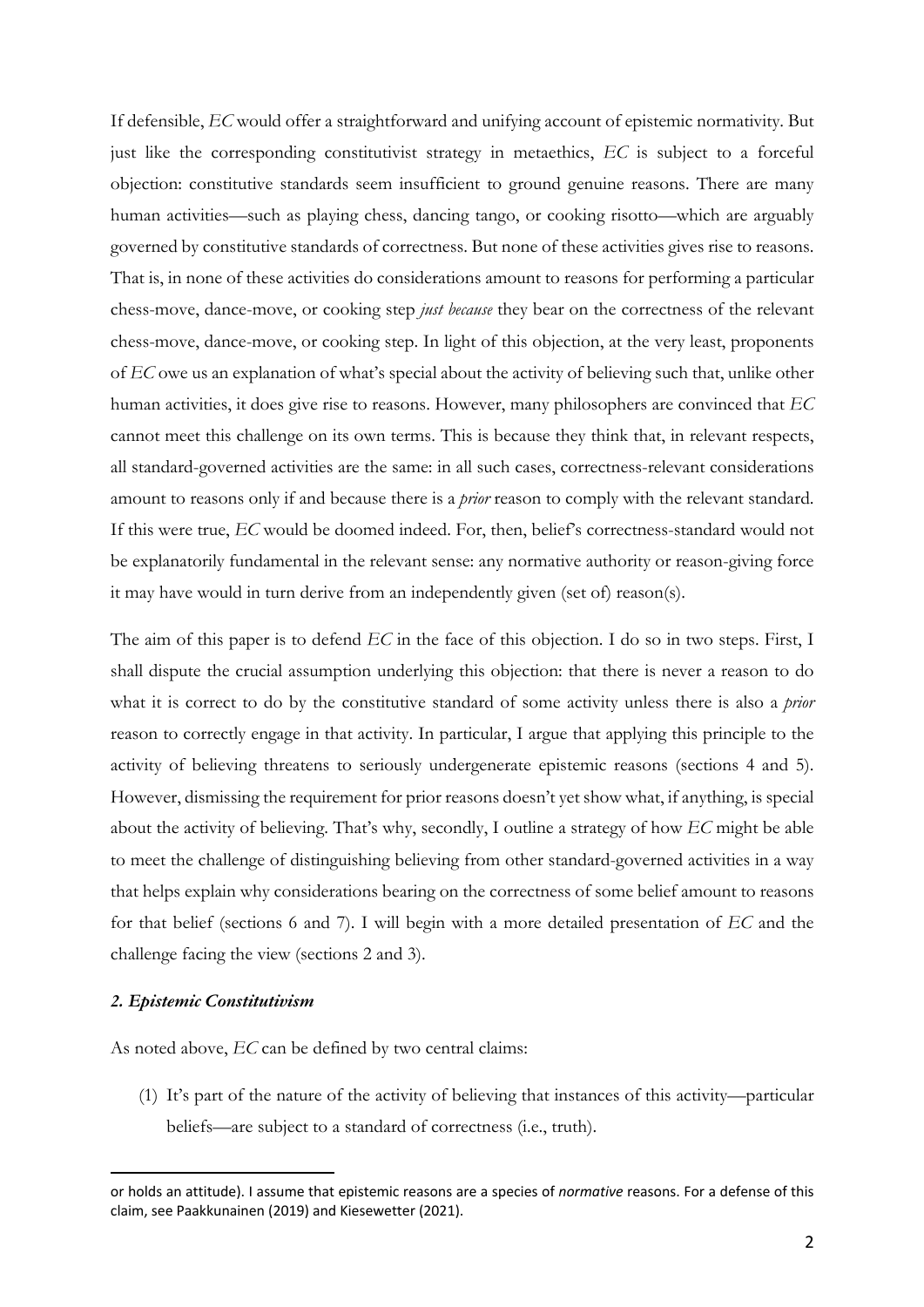(2) Other epistemic normative notions (e.g., the notion of an epistemic reason) can be explained in terms of belief's constitutive standard of correctness.

To illustrate the first claim, proponents of *EC* often turn to other standard-governed activities.4 Consider playing chess. Typically, when we say that a certain chess-move is the *correct* move to make, we evaluate the move *qua* chess-move. And the standard for being correct *qua* chess-move is plausibly one that's internal to the activity itself. This means that it is a standard to which particular chess-moves are subject simply because they are instances of playing chess, not (say) because of any contingent end one might pursue in making this move. What counts as the correct move to make relative to this standard is, arguably, the permissible move that best serves the objective of checkmating one's opponent.5 When we assess chess-moves *qua* chess-moves, we evaluate them in terms of their relation to this standard of correctness. Since chess-moves are subject to this standard simply because they are instances of playing chess, the standard deserves to be called a *constitutive* standard.

Proponents of *EC* claim that something similar holds for believing. Typically, when we say that believing a certain proposition is *correct*, we evaluate the belief *qua* belief. Again, the standard for being correct *qua* belief is plausibly one that's internal to the activity of believing itself. It is a standard to which particular beliefs are subject simply because they are instances of believing, not (say) because of some contingent end that one might happen to have. The standard of correctness for belief is commonly taken to be truth. Thus, when we assess beliefs *qua* beliefs, we evaluate them in terms of their relation to the standard of truth. Since an attitude is subject to this standard simply because it is an instance of believing, the standard deserves to be called a *constitutive* standard of belief.

There is, of course, much more to say about what makes an activity such that its instances are subject to an evaluative standard simply because they are instances of that activity.<sup>6</sup> However, my focus in this paper will be on *EC's* second defining claim: that other epistemic normative notions can be explained in terms of belief's constitutive standard of correctness. In particular, as mentioned above, proponents of *EC* seek to explain the notion of an epistemic reason for belief in terms of this standard—that's the claim I'll focus on.<sup>7</sup> According to a simple version of this view,

<sup>4</sup> See, e.g., Velleman (2000: 187f.).

<sup>5</sup> So, importantly, as I use the term, a correct chess-move isn't *just* one that conforms to the rules of chess, it's one that *promotes success*, relative to the defining objective of chess (i.e., checkmating one's opponent).

 $6$  According to a prominent view, activities that ground evaluative standards are functional or teleological kinds: i.e., activities that are partly defined by a certain function, aim, or point. See, e.g., Velleman (2000), Thomson (2008), and Korsgaard (2008).

 $<sup>7</sup>$  See Lord/Sylvan (2021) for an extension of the constitutivist story to epistemic reasons for suspension.</sup>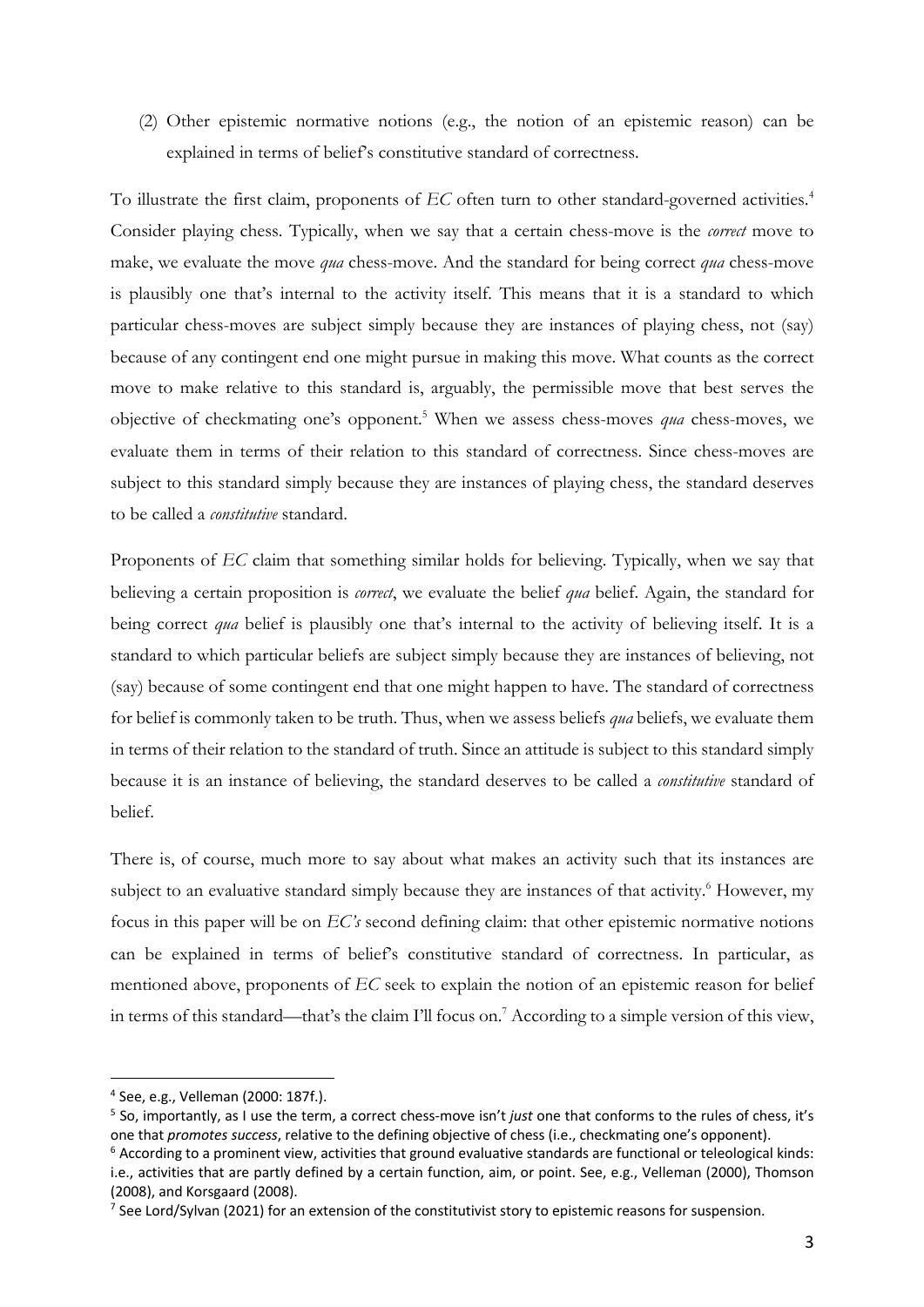a consideration is an epistemic reason to believe P just in case and because it's a consideration that bears positively on whether believing  $P$  is correct (i.e., on whether  $P$  is true).<sup>8</sup> The prime example of considerations that bear positively on whether believing P is correct is evidence for P's truth. So, on this view, evidential considerations are epistemic reasons for beliefs simply because they are considerations that bear on the correctness of these beliefs. This distinguishes *EC* both from views that seek to ground epistemic reasons in something other than belief's constitutive standard (e.g., in the *value* of believing correctly) and from views that take the fact that some considerations are epistemic reasons to be *primitive*. 9

One should note that *EC* isn't committed to the claim that epistemic reasons are *only* constituted by evidence. There might be considerations that, in some way, bear on whether believing P would be correct without being evidence for or against P. For example, the fact that I lack any evidence for or against P arguably bears on whether believing P would be correct without being (strictly speaking) evidence for or against P<sup>10</sup> Nor does *EC* imply that there can't be *practical* reasons for belief: i.e., considerations that count in favor of a belief, not by bearing on its correctness, but by bearing on (say) the benefits of so believing.11 At least primarily, *EC* is just a claim about *epistemic* reasons for belief; as such, the view leaves open whether there might be reasons for belief other than epistemic ones. To facilitate the following discussion, I will focus on evidence as a paradigm example of epistemic reasons for belief, setting aside questions as to whether all epistemic reasons are evidence, or whether all normative reasons for belief are epistemic. The core dispute between proponents of *EC* and their opponents is about what, if anything, makes some consideration paradigmatically: evidence—an epistemic reason for a belief. Proponents of *EC* maintain, roughly, that it is some relation in which that consideration stands to belief's constitutive standard of correctness; opponents of *EC* deny this because, as we will see, they hold that constitutive standards of correctness are never enough to ground genuine normativity.

# *3. The Objection from Games*

One of the most prominent objections to *EC* is what I call the *objection from games*, which specifically targets *EC's* second defining claim. In short, the problem is that there seem to be many activities which are governed by a constitutive standard, but which do not give rise to reasons. If so,

<sup>8</sup> See, e.g., Velleman (2000: 15) and Shah (2006: 489).

<sup>9</sup> I briefly discuss value- and goal-based views of epistemic reasons in section 5. For primitivism about normative reasons in general, see, e.g., Scanlon (1998) and Parfit (2011).

<sup>&</sup>lt;sup>10</sup> See Littlejohn (2018: 9) for this point.

<sup>&</sup>lt;sup>11</sup> For a defense of practical reasons for belief, see, e.g., Leary (2017) and Rinard (2015).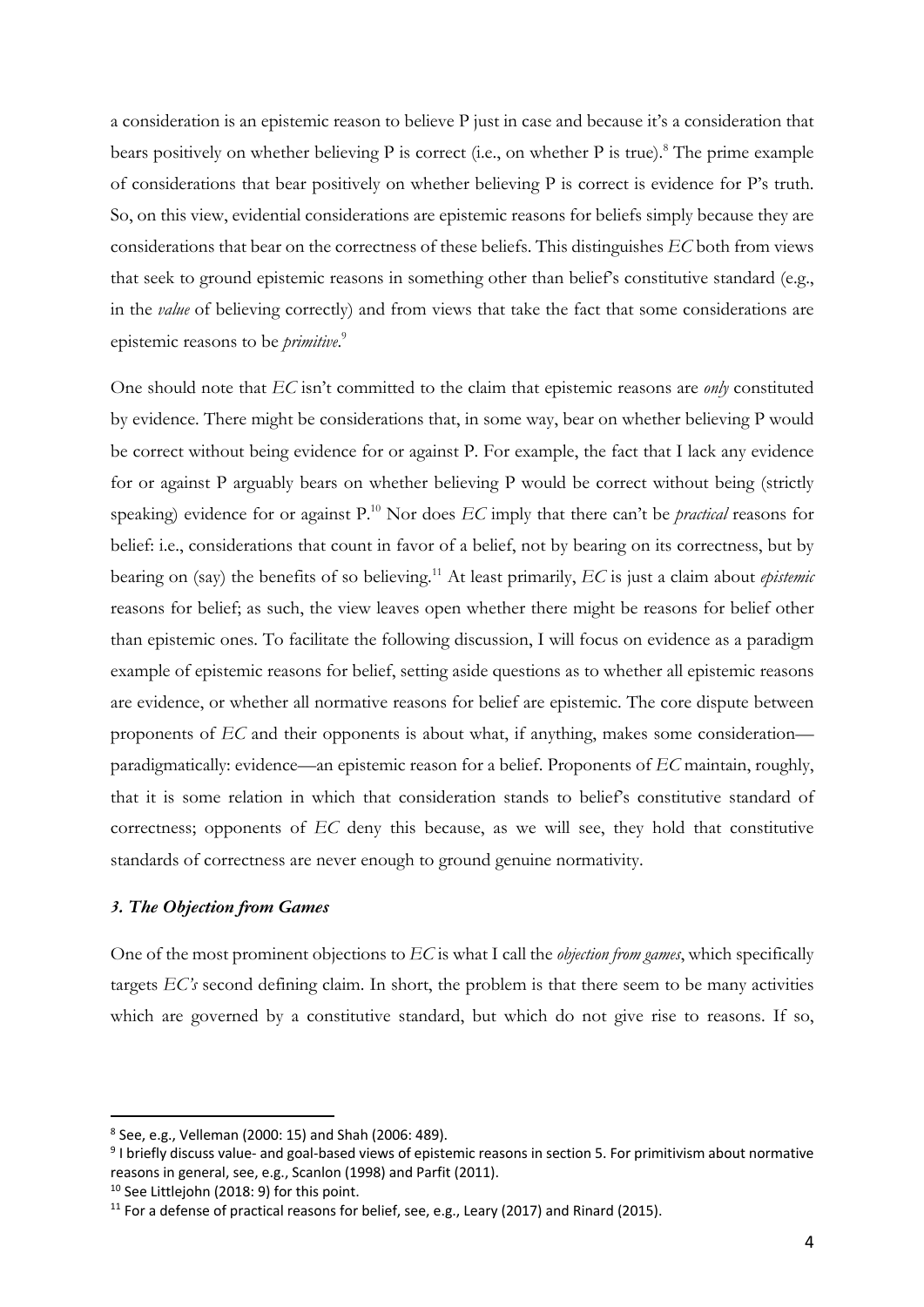standard-governed activities by themselves seem insufficient to ground reasons. Here is how David Enoch puts the crucial point of this objection:

'[E]ven if you find yourself engaging in a kind of activity […] and even if that activity is constitutively governed by some norm […] this does not suffice for you to have a reason to obey that norm […]. Rather what is also needed is that you *have a reason* to engage in that activity. […] Even if you somehow find yourself playing chess, and even if checkmating your opponent is a constitutive aim of playing chess, still you may not have a reason to (try to) checkmate your opponent. You may lack such a reason if you lack a reason to play chess.' (Enoch 2011: 210f.)12

To make this more vivid, suppose you are playing chess. It's your turn to move and you know that by advancing your knight to c5 you could take out your opponent's queen. This, we may assume, is the *correct* move to make in the situation of the game, relative to the game's constitutive standard: i.e., it's the available move that best serves the objective of checkmating your opponent. Now, does this fact provide you with a reason to move your knight to c5? Well, that depends. It depends on whether you have a *prior* reason to play chess and win. If you do, then considerations that bear positively on the correctness of particular chess-moves—like the fact that moving your knight to c5 would take out your opponent's queen—will provide you with reasons to perform these moves. But if you lack such a prior reason, then considerations relevant to the correctness of particular chess-moves seem to lack any reason-giving force as well. Suppose, for example, you have been offered a lot of money to let your opponent win. In that case, the fact that moving your knight to c5 will take out your opponent's queen may very well *not* be a reason to perform that move. (To the contrary, it may be a reason to *refrain* from making that move.) What this suggests is that, in the case of chess, considerations that bear positively on the correctness of some chess-move do not *necessarily* amount to reasons to perform that move. Whether they do amount to such reasons depends entirely on whether you have a prior reason to comply with the correctness-standard of chess (e.g., a reason to play chess and win).

Some may want to insist that you do not really count as "playing chess" unless you intend to win and that intending to win gives you (at least *pro tanto*) reasons to perform correct chess-moves.<sup>13</sup> I don't think it's true that you can't play chess without intending to win. But even if it were true, the mere fact that you intend to win is hardly sufficient to give you reasons to perform correct chessmoves (even *pro tanto* reasons). Suppose your opponent credibly threatens to kill your entire family if you don't let him win. If so, surely you don't have reasons to make correct chess-moves (i.e.,

<sup>12</sup> Enoch's primary target is constitutivism about *practical* normativity, but he states explicitly that he intends his criticism to apply to *epistemic* constitutivism as well (see Enoch 2006: 171). Others make similar points, drawing on similar examples. See, e.g., Rosen (2001: 622).

<sup>13</sup> See, e.g., Katsafanas (2018).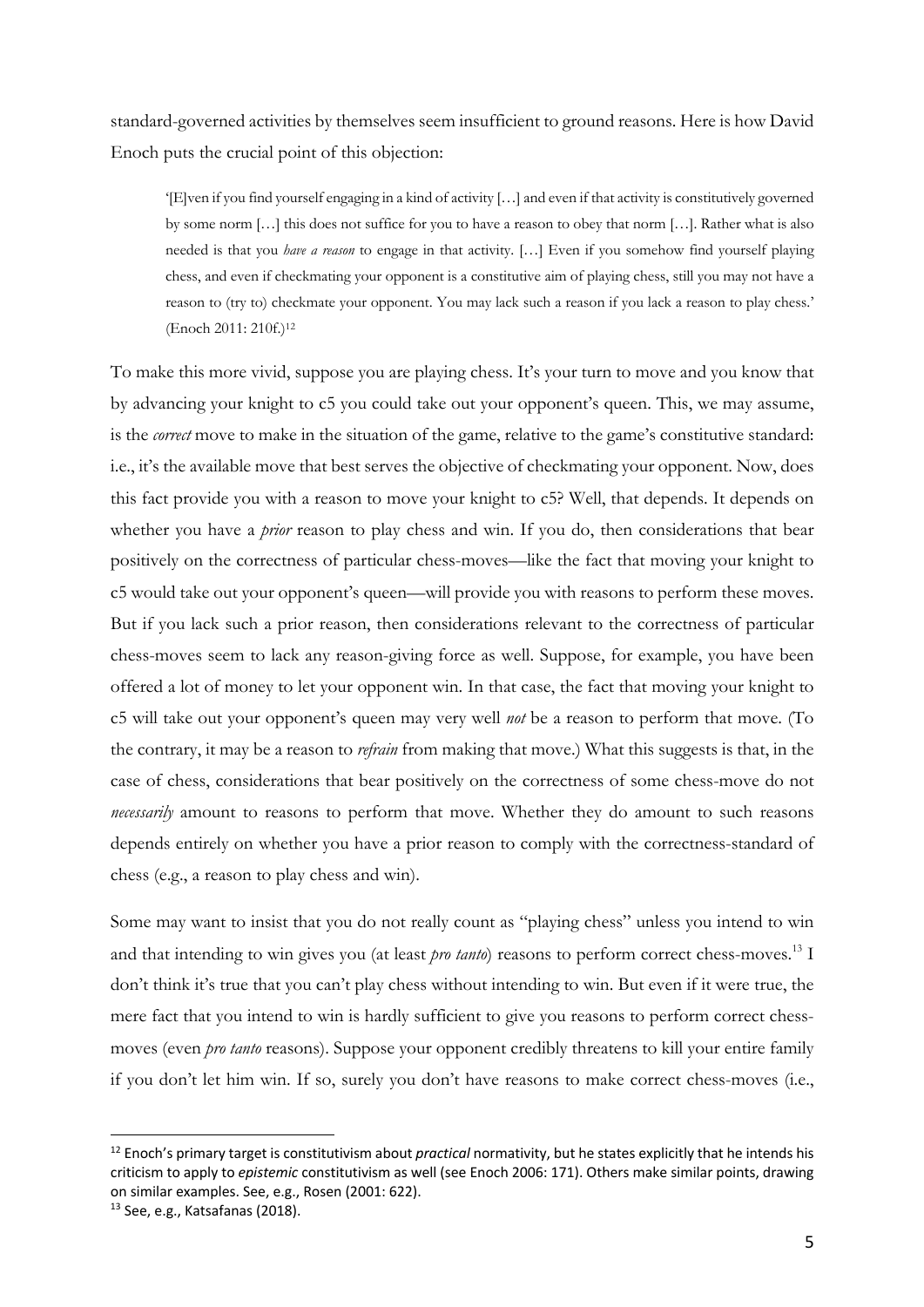moves conducive to your opponent's defeat). And this is true even if you do in fact intend to checkmate your opponent, and it remains true even if you are somehow forced to play chess and, presumably, can't help but intend to win. At best, if you have no choice in the matter, this may exculpate you, but it doesn't give you good reasons to do what you know will lead to the demise of your entire family.

Playing chess, then, is an activity which is governed by a constitutive standard of correctness, but which, all by itself, doesn't give rise to reasons. Plausibly, moreover, playing chess is far from being the only example of such an activity. Many other human activities—such as dancing tango, cooking risotto, or building a house—seem to be exactly alike in this respect. In case of each such activity, considerations that bear positively on whether certain performances would meet their standard of correctness do not necessarily amount to reasons for these performances. Such cases spell trouble for proponents of *EC* because they constitute counterexamples to *EC*'s second defining claim: they suggest that standard-governed activities alone are not enough for generating reasons. That is, the mere fact that beliefs are subject to a standard of correctness seems insufficient to explain why considerations that bear positively on the correctness of particular beliefs amount to reasons for these beliefs. At the very least, then, proponents of *EC* owe us an explanation of what's special about the activity of believing such that, unlike other standard-governed activities, it does give rise to reasons.

I think meeting this challenge involves two tasks: (a) identifying a difference between believing and other standard-governed activities, and (b) showing that this difference is normatively relevant that it makes a difference as to whether considerations that bear on the correctness of particular beliefs amount to reasons for that belief. Moreover, proponents of *EC* would need to accomplish these tasks without giving up on their commitment to the explanatory priority of activities and their constitutive standards. That is, they would have to say what's special about the activity of believing without appeal to some independent normative notion—like the *value* of believing correctly or some such. But before we can explore how *EC* might be able to meet this challenge, we need to address a prominent line of thought according to which *any* such attempt is doomed to fail.

## *4. The Analogy Between Believing and Playing Chess*

Many think that *EC must* fail to meet the challenge. This is because many think that what holds for playing chess holds for standard-governed activities *in general*: namely that no correctness-relevant consideration amounts to a reason unless there is also a *prior* reason to engage in the relevant activity in a way that complies with its standard of correctness. On this view, given *any* standard of correctness, you may always sensibly ask whether there is good reason to comply with it in the first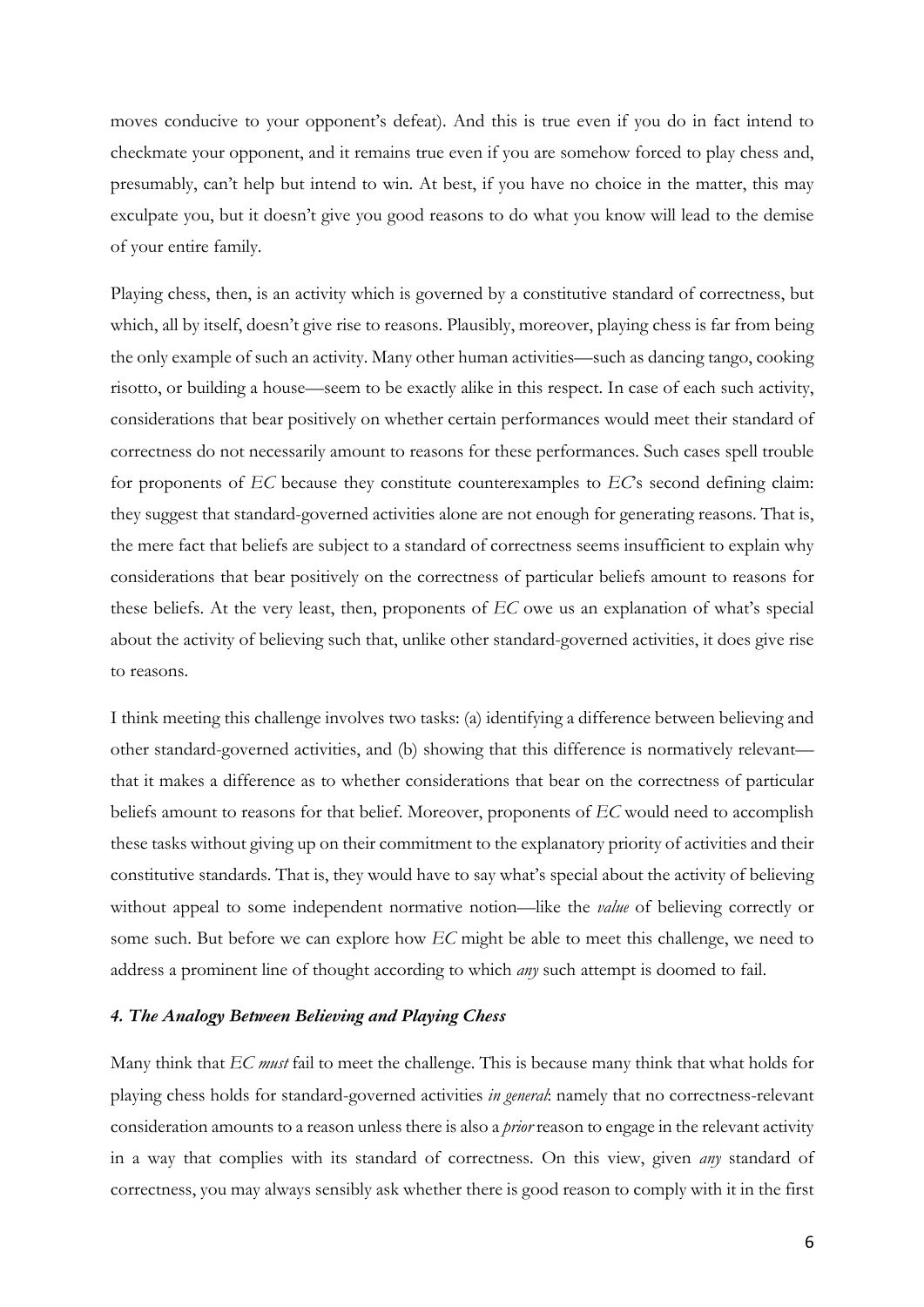place. If no such prior reason exists, then there is also no reason to do any of the more specific things that would (seem to) meet the relevant standard. This can be captured in the following claim:

**Prior Reasons:** For any particular  $\phi$ -ing that is subject to a constitutive standard of correctness, a consideration that bears positively on whether  $\phi$ -ing would meet its standard of correctness is a reason for you to  $\phi$  only if and because there is a *prior* reason for you to comply with the relevant standard of correctness.

The idea here is that we can appeal to prior reasons to comply with specific standards of correctness to explain *when* and *why* correctness-relevant considerations themselves acquire the status of reasons. Thus, for example, it's only when and because you have a reason to play chess and win (e.g., that you enjoy competitive games) that you also have a reason to do what it is correct to do relative to the standard constitutive of chess (e.g., move your knight to c5). As we have seen, this looks plausible for activities like playing chess, cooking risotto, or dancing tango. The crucial assumption of *Prior Reasons*, however, is that we can generalize from these examples to *all* standardgoverned activities: they are all alike in that there's only ever a reason to do what it is correct to do by their respective standards if and because there is also a prior reason to comply with these standards. For instance, something like this generalizing assumption is clearly at work in Enoch's well-known objection to constitutivism. Consider how he continues the passage quoted above:

'Even if you somehow find yourself playing chess, and even if checkmating your opponent is a constitutive aim of playing chess, still you may not have a reason to (try to) checkmate your opponent. You may lack such a reason if you lack a reason to play chess. *The analogy is clear enough*: even if you find yourself playing the agency game, and even if agency has a constitutive aim, still you may not have a reason to be an agent'. (Enoch 2011: 210f., my emphasis)

In moving from "playing chess" to "agency", Enoch assumes that, in all normatively relevant respects, being an agent is exactly analogous to being a chess player. Hence, what goes for chess goes for potentially all standard-governed activities. In each case, constitutive standards—or "constitutive aims", as Enoch puts it—are reason-giving only in conjunction with some prior reason to engage in the relevant activity in a way that complies with its standard. Others rely on something like *Prior Reasons* specifically in discussing belief's standard of correctness:

'[T]o posit a constitutive norm for belief is not yet to say that there is good reason to do as that norm says. As an analogy, writing the same number twice in one of the columns of a Sudoku grid is incorrect relative to the constitutive norms or rules of Sudoku. Yet there might be no good reason for me to avoid that incorrect Sudoku move. Similarly, we can very well accept that […] a belief is correct if and only if it is true, but still ask whether there is any good reason to have correct beliefs.' (Côté-Bouchard 2016: 3193f.)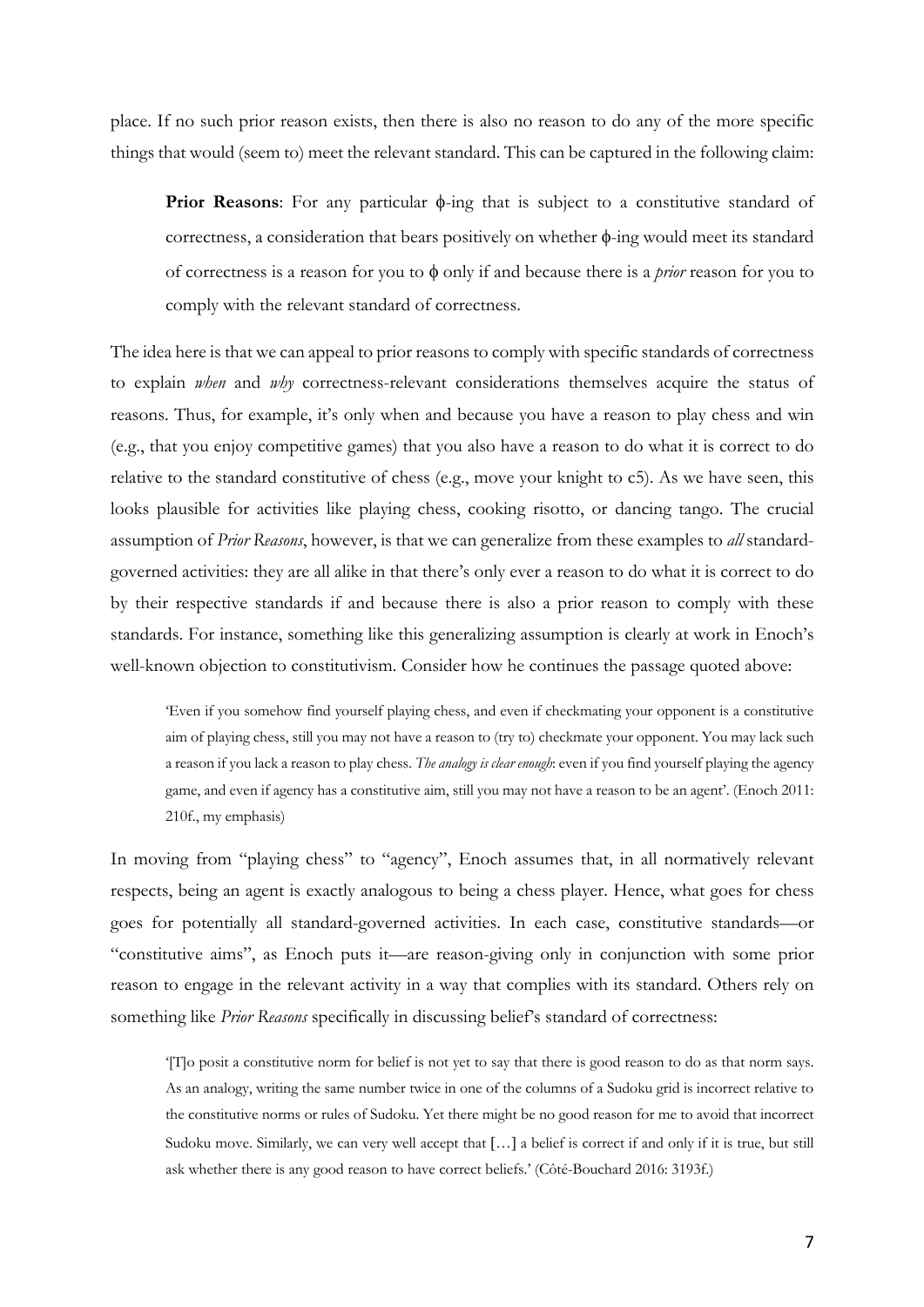Again, the underlying thought here is that, quite generally, standards of correctness are reasongiving only if and because there is a prior reason to comply with them. Hence, just like in the case of games, a consideration that bears positively on the correctness of believing P doesn't automatically provide you with a reason to believe P. It does so only if and because there is a reason for you to have *correct* beliefs—as opposed to *incorrect* ones—in the first place. Thus, when we spell out what *Prior Reasons* amounts to in the case of believing, we get something like the following claim:

Prior Reasons<sub>B</sub>: A consideration that bears positively on whether believing P would meet its standard of correctness (i.e., truth) is a reason for you to believe P only if and because there is a *prior* reason for you to comply with belief's standard of correctness (i.e., a reason to have correct/true beliefs).

If *Prior ReasonsB* were true, *EC* would be hopeless. For, then, what's explanatorily fundamental for epistemic normativity isn't the activity of believing, but prior reasons to engage in that activity or whatever it is that grounds such prior reasons (e.g., the value of believing correctly). Whatever normative authority belief's standard of correctness might have, such authority would be inherited from something else. But is *Prior Reasons*<sub>B</sub> true?

In the next section, I will argue that there is strong reason to doubt *Prior Reasons*<sub>B</sub>. This is because the analogy between believing and activities like playing chess—on which *Prior Reasons*<sub>B</sub> rests breaks down at the crucial point. If so, this makes room to explore ways in which proponents of *EC* might be able to *positively* meet the challenge facing their view: to identify a difference between believing and playing chess which can help explain why considerations that bear on the correctness of particular beliefs necessarily amount to reasons for these beliefs.

### *5. Why the Analogy Breaks Down*

*Prior ReasonsB* claims that a consideration that bears positively on the correctness of some belief doesn't amount to a reason for that belief unless there is also a *prior* reason to comply with belief's standard of correctness. What could such a prior reason be? Obviously, such reasons cannot themselves be considerations that bear on the correctness (i.e., truth) of particular beliefs. What we are looking for are considerations that count in favor of going in for *correct* beliefs—as opposed to *incorrect* ones—in the first place. It is only once we have established that there are such prior reasons for complying with belief's standard of correctness that truth-related considerations themselves acquire the status of reasons.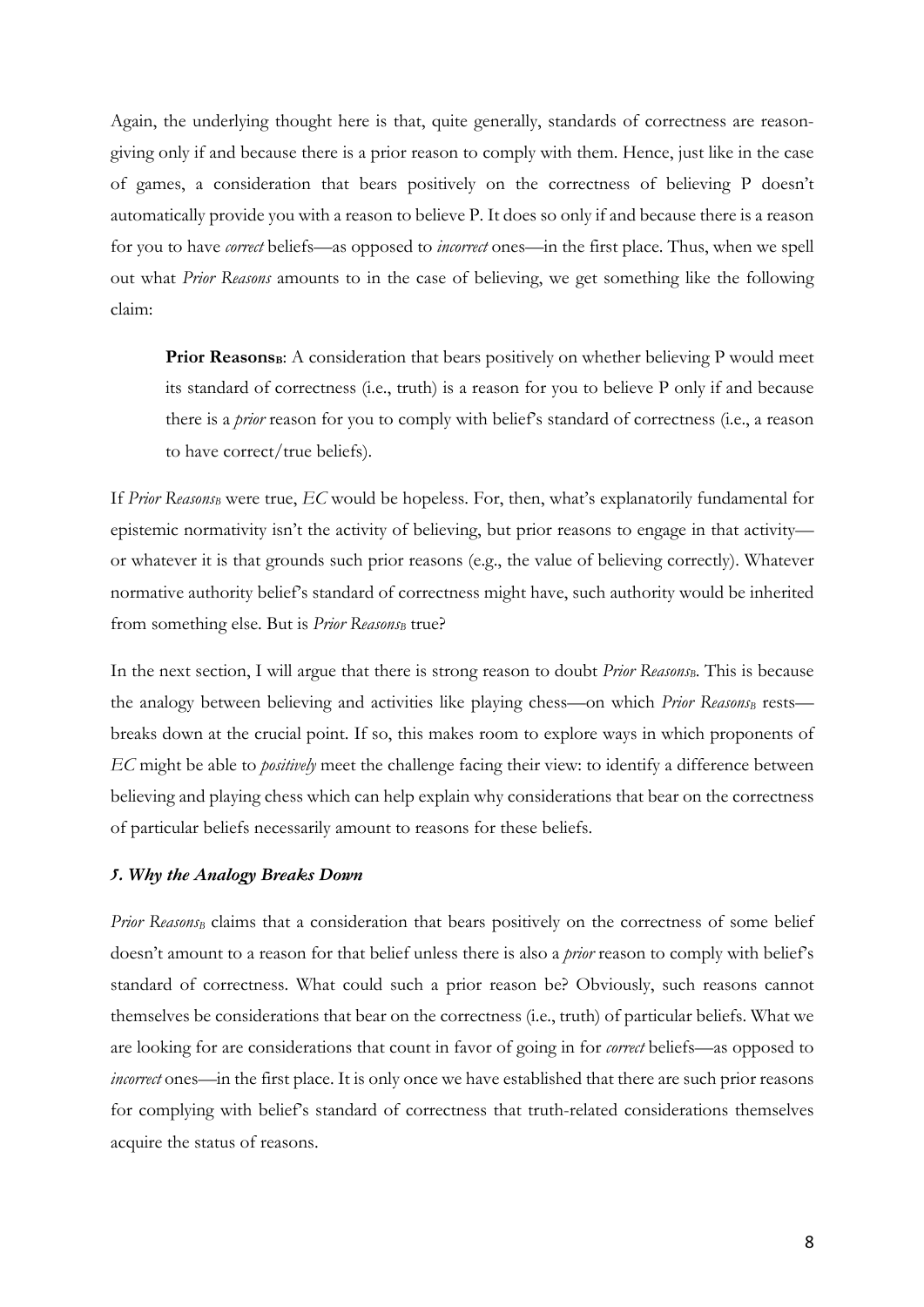And, in fact, it's not hard to find examples of such prior reasons for having true beliefs. For instance, having true beliefs is often *useful* to us. Without true beliefs, we would be utterly lost in the world; we wouldn't be able to carry out the most basic tasks—like preparing food—unless we can rely on true beliefs about our surroundings. Arguably, moreover, believing the truth isn't only of practical importance to us; it can also be something we pursue for its *own sake*, simply because we are curious creatures. Thus, having true beliefs can be instrumentally or intrinsically *valuable* and/or can help us achieve our *goals* (including our cognitive goals).<sup>14</sup> And, plausibly, facts about the value or goal-conduciveness of having true beliefs can provide you with reasons to comply with belief's standard of correctness. Accordingly, given *Prior ReasonsB*, when finding out whether P is true is in some sense valuable or serves a goal that you have, then considerations that bear positively on the correctness of believing P—e.g., evidence for P's truth—amount to a reason for you to believe P, as conforming to such considerations helps you track P's truth-value.<sup>15</sup>

However, even though we certainly often have a reason to have true beliefs—e.g., when having such a belief is useful—it seems equally clear that this isn't *always* the case. Some well-known examples from the literature on value- and goal-based accounts of epistemic normativity can help illustrate this point.16 Consider that many truths out there are completely trivial—like the truth about what is the 323<sup>rd</sup> entry in the Wichita, Kansas, phone directory, or the truth about whether Bertrand Russell was right- or left-handed.<sup>17</sup> Plausibly, you have no reason to find out the truth about such trivial matters, doing so might certainly be neither valuable nor conducive to any of your goals. Nonetheless, you might stumble upon excellent evidence for one of these truths. If so, it seems that there is also a reason for you to believe that truth, one that's provided by your evidence. But that's not what *Prior Reasons<sub>B</sub>* predicts. Since, by hypothesis, you lack any prior reason to have true beliefs about these matters, *Prior Reasons*<sub>B</sub> predicts that there is also no reason for you to believe the particular trivial truth—despite the fact that you possess excellent evidence for it. Clearly, however, this looks like the wrong verdict.

So, trivial truths seem to constitute counterexamples to *Prior ReasonsB*. Moreover, trivial truths are hardly the only examples to this effect. Imagine a case where believing some truth would have *awful*

<sup>&</sup>lt;sup>14</sup> Such claims are the basis for value- and goal-based accounts of epistemic normativity. For value-based views, see, e.g., Goldman (1999), Lynch (2004), Alston (2005), and Steglich-Peterson (2011). For goal-based views, see, e.g., Foley (1987), Kornblith (1993), Cowie (2014), and Sharadin (2016).

<sup>15</sup> To be sure, value- and goal-based views aren't the *only* options for understanding the relevant prior reasons (e.g., one might also adopt a fundamentalist approach to these reasons). But I don't think alternative approaches will help with the problems of extensional adequacy I am going to discuss. So, to keep things manageable, I will mainly focus on value- and goal-based approaches.

 $16$  For critical discussion of value- and/or goal-based accounts of epistemic normativity, see, e.g., Grimm (2009), Kelly (2003), and Lockard (2013).

<sup>&</sup>lt;sup>17</sup> The examples are from Goldman (1999: 88) and Kelly (2003: 625).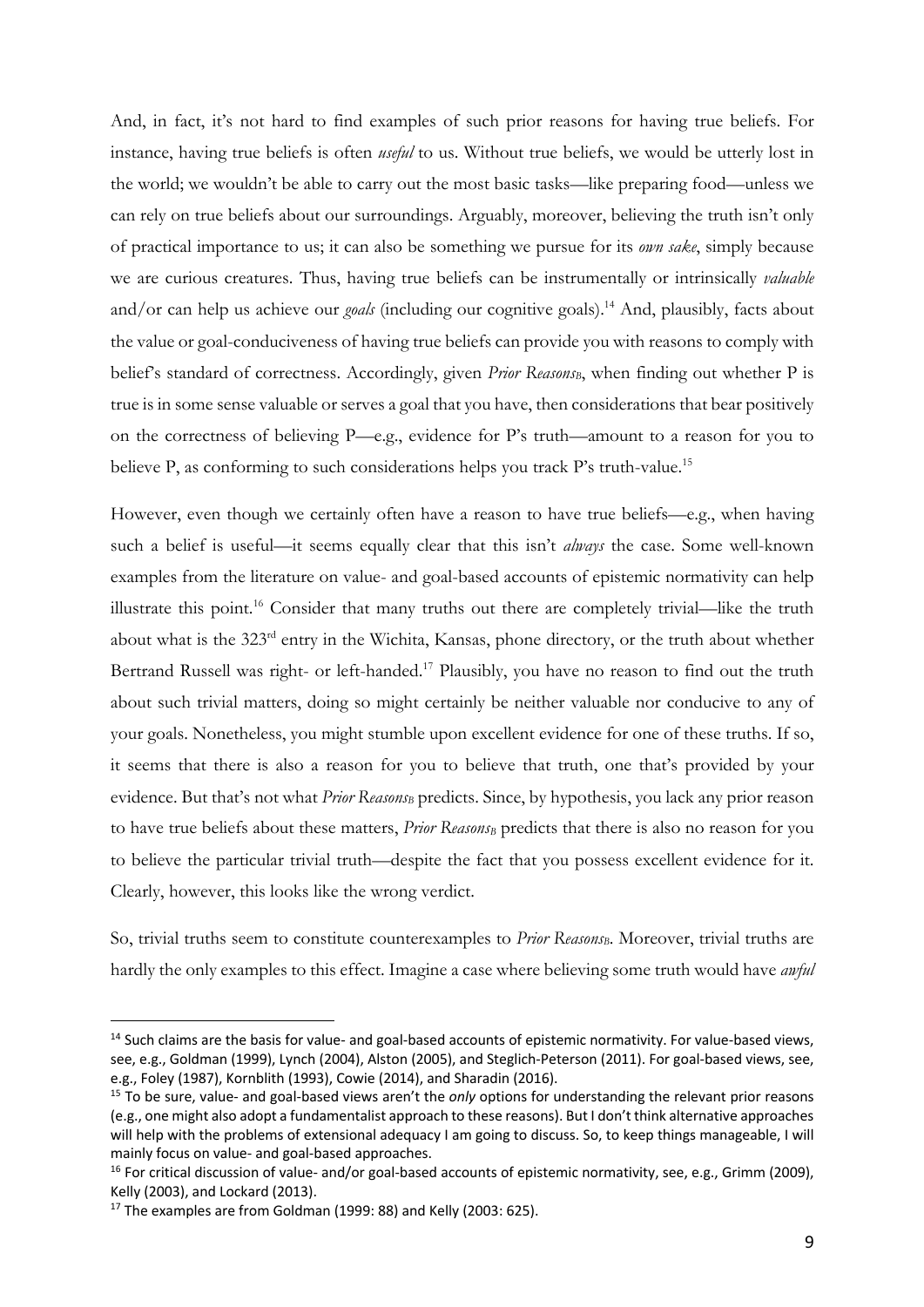consequences—say, an evil demon threatens to inflict great pain on you and your loved ones if you were to believe the truth as to whether P. Still, if you stumble upon decisive evidence for P's truth, you seem to have an excellent epistemic reason to believe P, even though you lack any prior reason to have a true belief as to whether P—in fact, in such a case, you plausibly have a very strong prior reason to *avoid* having a true belief as to whether P.18

What these examples bring out, I think, is that the analogy between believing and games like chess—on which critics base their objection to *EC*—breaks down at the crucial point. For, intuitively, in cases of trivial and harmful truths, there is a reason for you to believe P—provided by your evidence for P's truth—even though you *lack* any prior reason for having a true belief with respect to whether P. Hence, unlike in the case of playing chess, no prior reasons to comply with belief's standard of correctness seem to be required for there to be reasons to hold particular beliefs, provided by considerations bearing on the correctness of these beliefs. If this is right, *Prior ReasonsB* looks seriously flawed, which in turn critically undermines the case against *EC* that relies on this claim.

To appreciate this point, recall the dialectical situation. We started with an important challenge to *EC*: to explain what's special about the activity of believing such that, unlike other standardgoverned activities, it can give rise to reasons. According to many critics, however, *EC* must fail to meet this challenge. This is because believing is said to be *just like* playing chess in relevant respects—in both cases, correctness-relevant considerations amount to reasons only if and because there is a prior reason to comply with the relevant standard of correctness. Yet, it's precisely this analogy between believing and playing chess which the examples of trivial and harmful truths call into question. For, intuitively, in these examples, considerations that bear positively on the correctness of some belief amount to reasons for this belief despite the fact that you *lack* any prior reason to comply with belief's standard of correctness.

To be sure, some philosophers have argued that, even in cases of seemingly useless or harmful truths, it's always possible to identify some sense in which beliefs in these truths can be seen as valuable or goal-conducive.<sup>19</sup> For example, some have argued that, despite appearances to the contrary, believing the truth is *always* intrinsically valuable, others have claimed that going in for true beliefs is the best strategy because it serves us best *overall* or *in the long run*. <sup>20</sup> But it should be clear that adopting one of these strategies to salvage the analogy between believing and playing

<sup>&</sup>lt;sup>18</sup> For a more mundane example to the same effect, see Kelly (2003: 626).

 $19$  Another response to examples of trivial and harmful truths is to deny that, in these cases, evidence is a *genuinely normative* reason to believe what the evidence supports. See, e.g., Leite (2007) and Steglich-Petersen (2011). To my mind, Paakkunainen (2018) makes a compelling case against this type of response.

<sup>&</sup>lt;sup>20</sup> See Lynch (2004) for the first proposal, Kornblith (1993) and Leite (2007) for versions of the second.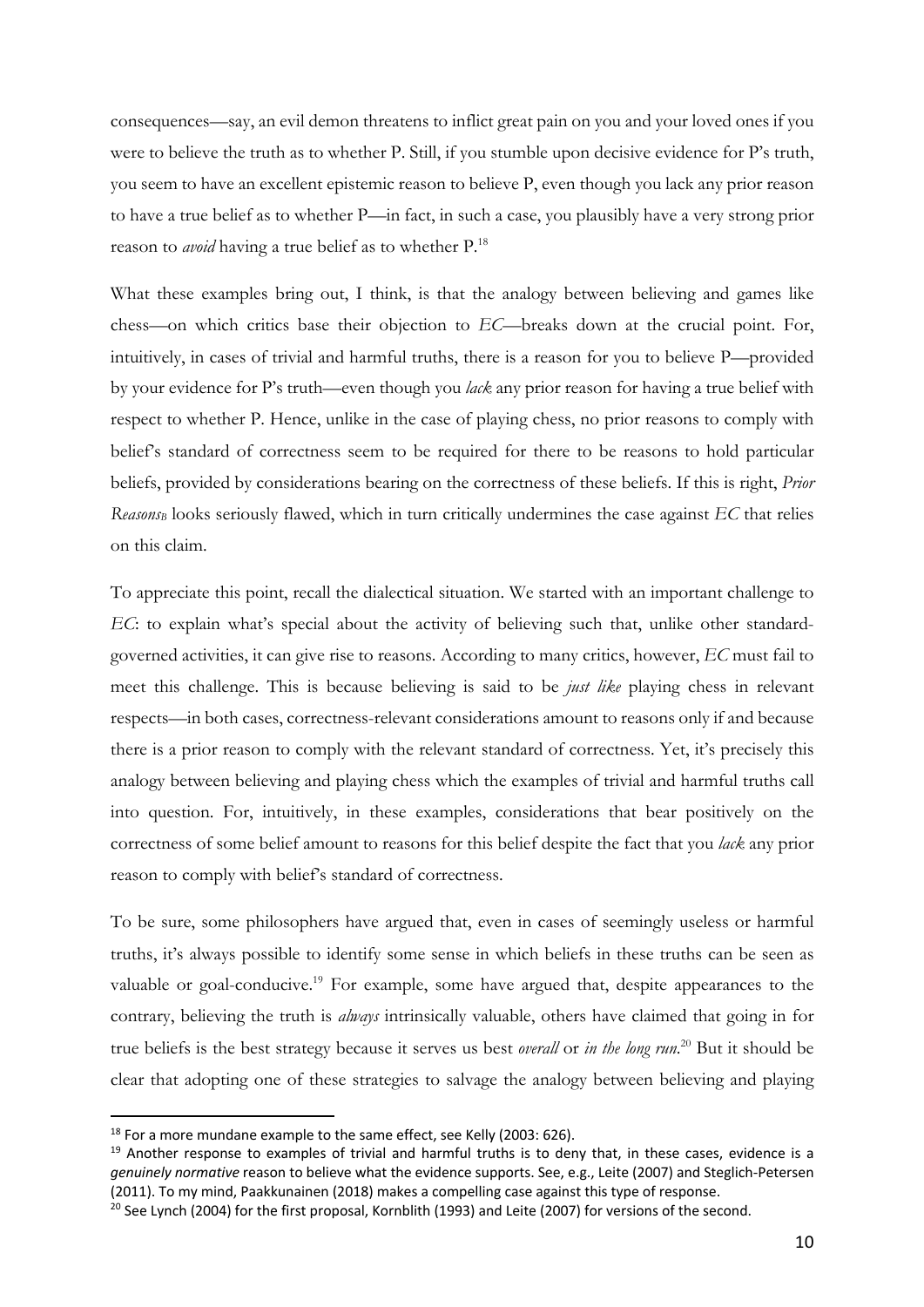chess would lack any dialectical force within the context of a debate with *EC*. The theoretical assumptions underlying these strategies—e.g., the claim that *all* true beliefs are intrinsically valuable—tend to be highly controversial, even among those with no sympathies for *EC*. <sup>21</sup> So it's hard to see why anyone would accept them unless they are already on board with a broadly valueor goal-based view of epistemic normativity. Certainly, no defender of *EC* would be moved by an argument premised on these assumptions. Moreover, from the point of view of *EC*, responding to the examples of trivial and harmful truths by trying to find, say, some value that *all* true beliefs possess is to miss the crucial lesson of these examples: namely that *no such value is needed* for the existence of epistemic reasons. So, even if all true beliefs possessed some—perhaps minimal value, or even if all true beliefs served some—perhaps very remote—goal, it would still be unclear why proponents of *EC* should accept the *further* assumption that the existence of epistemic reasons *depends* on the presence of these values or goals (or *any* prior reasons to have true beliefs, for that matter). After all, the examples of trivial and harmful truths certainly suggest the opposite: i.e., that no such dependence exists. So why go looking for prior reasons when, apparently, there's no need for them?

In sum, then, proponents of *EC* seem well justified in rejecting the requirement for prior reasons to comply with belief's standard of correctness. This requirement rests on a flawed analogy with games like chess. What should also be clear, however, is that the initial challenge to *EC* still stands—the challenge to identify a distinctive feature of believing which can explain why considerations that bear on the correctness of particular beliefs necessarily amount to reasons for these beliefs. Dismissing *Prior Reasons*<sub>B</sub> removes a crucial reason for thinking that *EC* is in principle incapable of meeting this challenge. This is an important first step in defending *EC* against the objection from games. But it doesn't yet show how *EC* can *positively* meet the relevant challenge.

Another way to make this point is to observe that accepting *Prior Reasons*<sub>B</sub> isn't necessary to get the challenge going. All that's needed for the challenge to arise is the fact that there are standardgoverned activities—like playing chess—which do *not* give rise to genuine reasons. If so, one might legitimately wonder why this should be any different in the case of believing. Pushing that question doesn't require one to embrace a view like *Prior Reasons<sub>B</sub>*. Instead, for example, one might take the apparent difficulties facing attempts to explain epistemic reasons in terms of values, goals, and

<sup>&</sup>lt;sup>21</sup> For critical discussion of the idea that believing the truth is always intrinsically valuable, see, e.g., Grimm (2009). For objections to Kornblith's (1993) and Leite's (2007) "rule-based" versions of epistemic instrumentalism, see, e.g., Lockard (2013).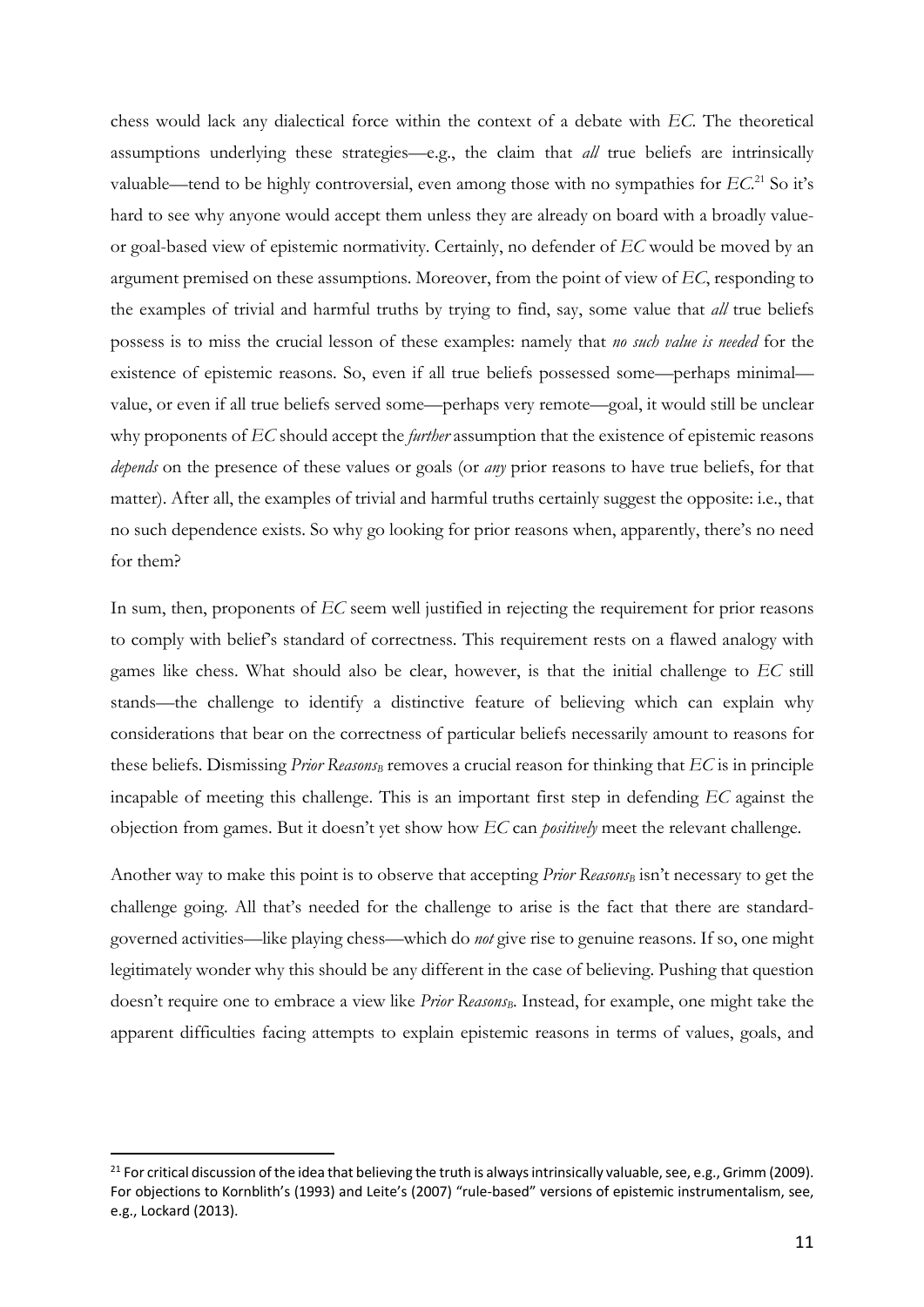constitutive standards to favor a *primitivist* approach to such reasons, according to which it's simply a brute fact that some considerations (such as evidence) constitute reasons for belief.<sup>22</sup>

My aim in the remainder of this paper is to sketch a strategy of how *EC* might be able to meet the challenge. Thus, in the next section, I will draw attention to an important difference between believing and playing chess; subsequently, in section 7, I will argue that this difference is indeed normatively relevant.

# *6. How Believing Differs from Playing Chess*

According to *EC's* first defining claim, when we evaluate beliefs *qua* beliefs, we do so in terms of their relation to belief's constitutive standard of correctness. This is analogous to the way in which we evaluate chess-moves. To bring out the contrast between believing and playing chess, it will be helpful to first distinguish more carefully between different positive relations in which beliefs and chess-moves can stand to their respective constitutive standards, giving rise to different evaluative dimensions—different dimensions of performing well *qua* believer or *qua* chess-player.

Borrowing some well-known machinery from Ernest Sosa (2007, 2010, 2015), we can distinguish between three dimensions of performing well: correctness, competence, and aptness.<sup>23</sup> Suppose you have formed a belief; we may then ask:

- (i) whether the belief is *correct*: i.e., whether it's true,
- (ii) whether it's *competent*: i.e., whether it manifests epistemic competence on your part, and
- (iii) whether it's *apt*: i.e., whether its correctness manifests your epistemic competence.

So far, this is analogous to the way in which we evaluate the performance of chess-players. Suppose you have moved your bishop to f4; we may then ask:

- (i) whether the move is *correct*: i.e., whether it best serves the objective of checkmating your opponent,
- (ii) whether it's *competent*: i.e., whether it manifests chess competence on your part, and
- (iii) whether it's *apt*: i.e., whether its correctness manifests your chess competence.

 $22$  For primitivist approaches to normative reasons—presumably, including epistemic normative reasons—see, e.g., Scanlon (1998) and Parfit (2011).

<sup>&</sup>lt;sup>23</sup> I am not suggesting that Sosa subscribes to the constitutivist project in epistemology as described here; I am only borrowing some machinery that, I think, is helpful to refine this project. Moreover, as we will see, my way of fleshing out "competence" differs significantly from Sosa's view. For more on how my account of epistemic competence differs from Sosa's, see Horst (forthcoming).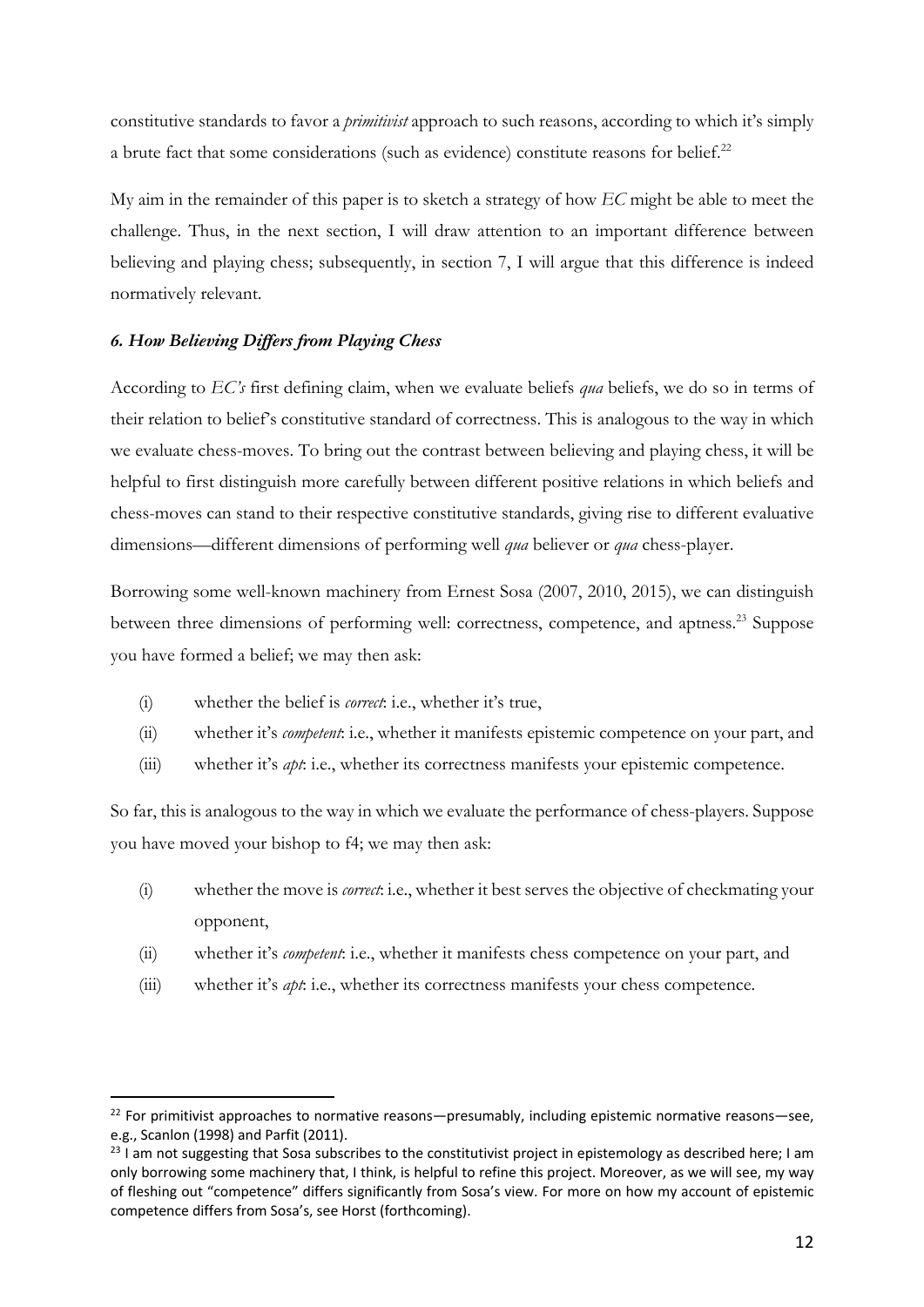Each of these dimensions—correctness, competence, aptness—specifies a way in which a subject may perform *well* by the lights of the relevant activity's constitutive standard (e.g., truth, checkmating). So, each of these dimensions specifies a different positive relation to the relevant constitutive standard:

- (i) a *correct* performance (belief, chess-move) is one that meets the standard,
- (ii) a *competent* performance—one that manifests a relevant competence—is one that's done in response to considerations that bear on whether the performance would meet the standard (more on this below), and
- (iii) an *apt* performance is one that meets the standard because it's done competently.

To bring out the difference between believing well and playing chess well, I suggest we take a closer look at the second evaluative dimension: competence.

In general, I take it that competent performances—competent beliefs, competent chess-moves involve responding to considerations relevant to the correctness of one's performance. Competent believers and competent chess-players aren't blind: in trying to meet the relevant standard of correctness, they take into account aspects of their situation that bear on how to meet these standards. Thus, as I use the term, a competent chess-move is one that you perform in response to considerations that bear on the correctness of the move. And a competent belief is one that you hold in response to considerations that bear on the correctness of your belief. But, as I want to argue now, the *way in which* competent chess players and competent believers are responsive to their respective standards of correctness is very different, giving rise to an important evaluative difference between both kinds of activities.

To bring out the difference, suppose again that you are playing chess, this time against your own son. It's your turn to move and you know that by advancing your bishop to f4 you could checkmate your son. However, not wanting to demoralize your son—who is only just getting a hang of the game—you refrain from advancing your bishop to f4, performing an inferior move instead. Does this call into question your skillfulness *qua* chess player? Does it show a *lack* or *deficit* of chess competence on your part? Surely not. In fact, for all it matters, you might be the world's most skilled chess-player; it's just that you don't want to jeopardize your son's blossoming interest in the game.24

<sup>&</sup>lt;sup>24</sup> What if you don't count as "playing chess" unless you intend to win? Even if true, this wouldn't undermine the present point. We could easily stipulate that you *do* intend to win. It's just that you want to do so in a way that doesn't completely demoralize your son, which is why you deliberately make the game more competitive than it would otherwise be.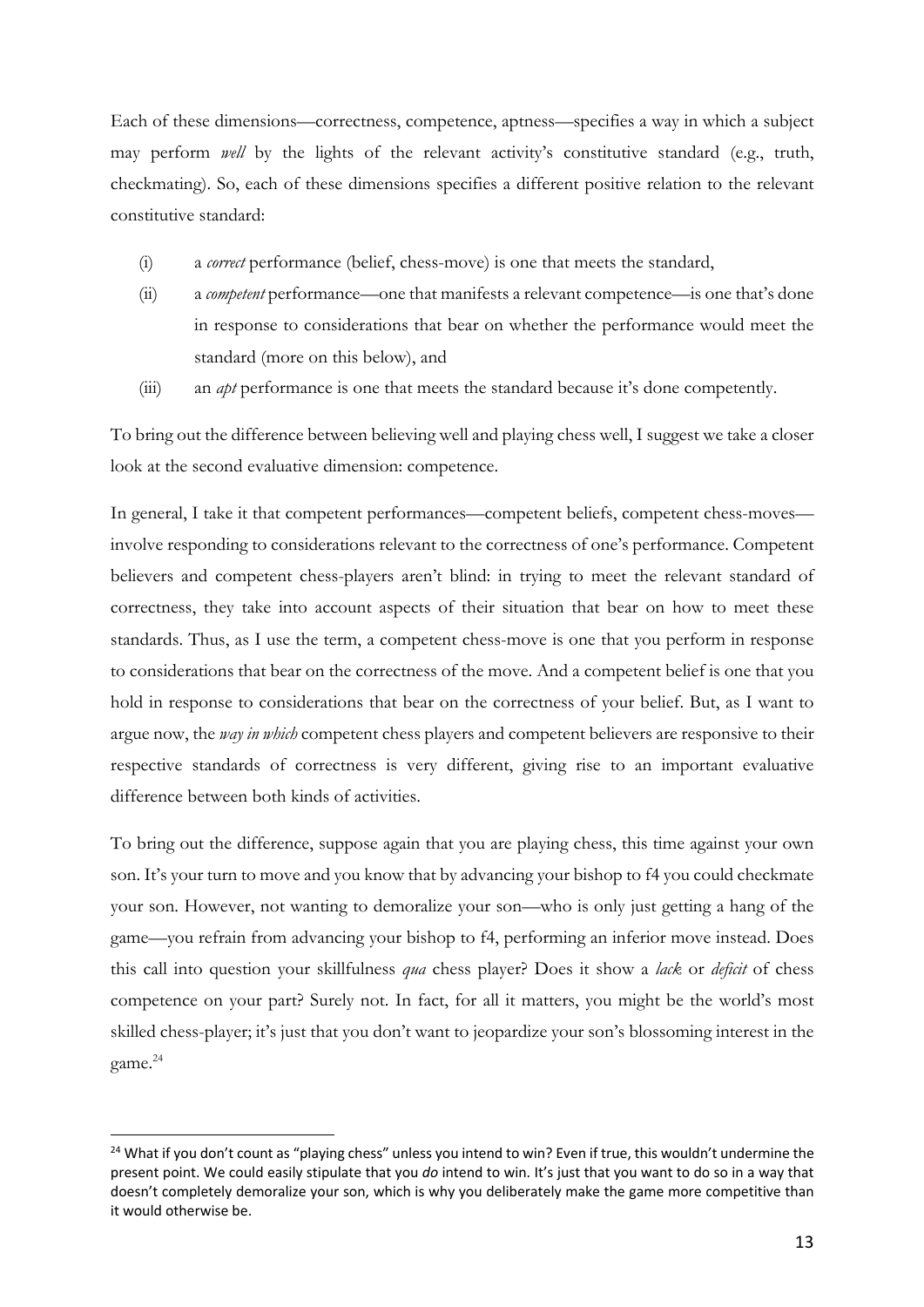What this suggests is that competence in chess is a matter of being merely *conditionally* responsive to considerations relevant to the correctness of one's chess-moves, conditional on a independent motivation to comply with chess' standard of correctness—"independent" in the sense that the relevant motivation isn't implied by the competence itself. Possessing chess competence and being motivated to exercise it on a particular occasion are two independent conditions. That is, we don't expect a competent chess player to respond to correctness-relevant considerations by performing the move they recommend, unless she has, say, a desire to play well. Hence, if you don't respond to the fact that advancing your bishop to f4 would be the correct move to make by performing that move, this doesn't necessarily reveal a *deficit* of chess competence on your part—not if you lack motivation to so respond in the first place (as in our example). For the same reason, the degree of competence exhibited by a chess player's performance is in no way diminished by the fact that she wouldn't have performed in that way, had she not had an independent motivation to do so. For example, we wouldn't retract our judgment that someone's chess game exhibited supreme skillfulness, if we found out that, had it not been for the prize money, she wouldn't have competed at all. Her performance might still be a masterclass in chess.

Moreover, this is clearly not an idiosyncratic characteristic of competence in chess. Suppose you are a French teacher, teaching your students French orthography. As you write French verbs on the blackboard, you deliberately include some spelling mistakes in order to quiz your students, asking them to identify the incorrect spellings. Does this call into question your competence at French orthography? Again, surely not. Being a competent speller is perfectly compatible with knowingly violating the standards of correct orthography when quizzing one's students. Thus, just like with competence in chess, orthographical competence is a matter of being merely *conditionally* responsive to the demands of correct orthography—conditional on an independent motivation to spell correctly on a given occasion. And, plausibly, the same holds for competent performance in many other standard-governed activities, such as dancing tango, cooking risotto, or building a house.

But now contrast this with competence in belief. Plausibly, what we expect from a competent believer is that she is, not just conditionally, but *unconditionally* responsive to considerations relevant to the correctness of her beliefs. Take a classic example: if you refrain from believing that your partner is cheating on you despite clear evidence that they are, then this reflects *negatively* on you *qua* believer, regardless of the fact that you might lack any motivation to comply with belief's standard of correctness on that occasion (or with respect to the topic of your partner's fidelity, more generally). This is a paradigm case of wishful thinking, and such cases do demonstrate a *deficit* of epistemic competence. Thus, unlike in the case of competent chess players, once a competent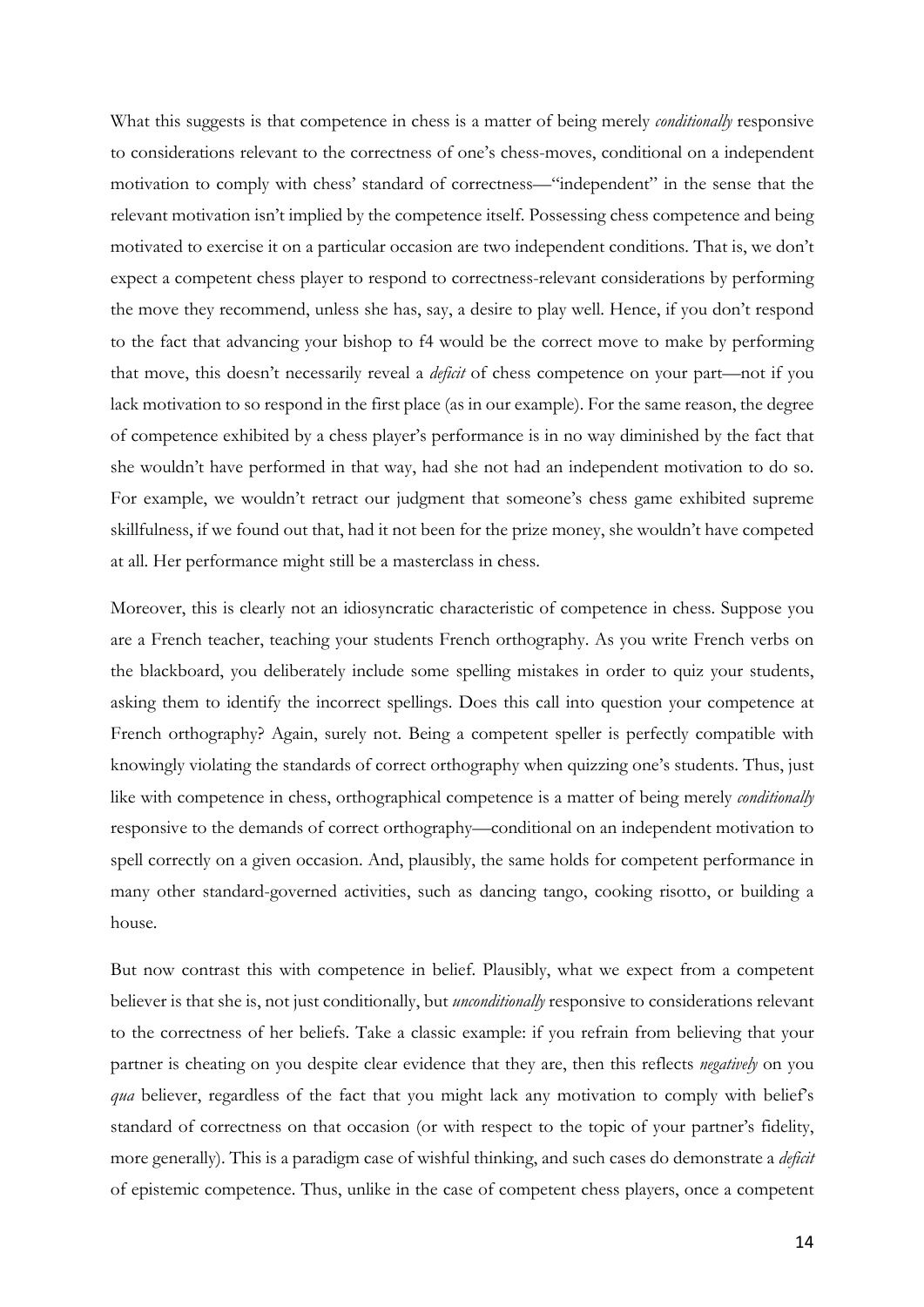believer recognizes the relevance of some fact to the correctness of her belief, we expect her to adjust the belief accordingly, and to do so *unconditionally*—not just when and as long as she happens to have an independent motivation to do so. By the same token, if a subject responds to her evidence for P by believing P but does so only because she likes where the evidence points to, then her belief still falls short of being competent. For, again, what we expect from a competent believer is that she responds to her evidence, not because of some distinct motivation to do so, but simply because it's the evidence. $25$ 

What is epistemic competence? A paradigm example of such competence, I take it, is a subject's *theoretical reasoning* competence. In fact, if we understand "theoretical reasoning" broadly enough including, e.g., transitions from non-doxastic mental states to beliefs—we might even identify epistemic competence with theoretical reasoning competence. At any rate, someone who manifests reasoning competence in forming a belief—i.e., someone who is reasoning *well*—is plausibly someone who is *unconditionally* responsive to her possessed sufficient evidence (in appropriate conditions). That is, for a competent reasoner, there is typically no gap between recognizing that some consideration positively settles the question as to whether P and believing P—"no gap" in the sense that there is neither need nor room for the motivational work of an independent desire (a desire to believe the truth, say) to take one from the recognition that the case for P's truth is settled to actually believing P.<sup>26</sup> Plausibly, then, a belief that manifests epistemic competence is at least paradigmatically—one that has been formed through *good* reasoning.

I propose to capture the distinctive character of believing well (i.e., competently) as follows:

**Believing Competently (BC):** A competent belief is one that manifests epistemic competence, where epistemic competence is (at least in part) a matter of *unconditional* responsiveness to possessed considerations that bear (in a sufficiently weighty manner) on the correctness of one's (potential) beliefs, such that if one possessed (say) sufficient evidence E for P but didn't respond to E by believing P, then one would exhibit a *deficit* of epistemic competence (in appropriate conditions). $27$ 

<sup>&</sup>lt;sup>25</sup> In Horst (forthcoming) I argue that the distinctive character of epistemic competence undermines a prominent tendency in virtue epistemology to construe such competence on the model of skill, i.e., the sort of competence familiar from the domain of skillful action such as archery, baseball, or chess.<br><sup>26</sup> Compare Raz (2011: 28) on what he calls the "No Gap Principle". For similar points, see also Hieronymi (2006:

<sup>51),</sup> Scanlon (1998: 33), and Velleman (2000: 278).

<sup>27</sup> I don't mean *BC* to suggest that we can *analyze* epistemic competence in terms of responsiveness to possessed truth-related considerations. Whether this is possible is—I think, rightly—controversial. See, e.g., Sosa/Sylvan (2018). *BC* only claims that there is a metaphysical connection between epistemic competence and the relevant sort of responsiveness; it doesn't claim that the latter takes explanatory priority over the former.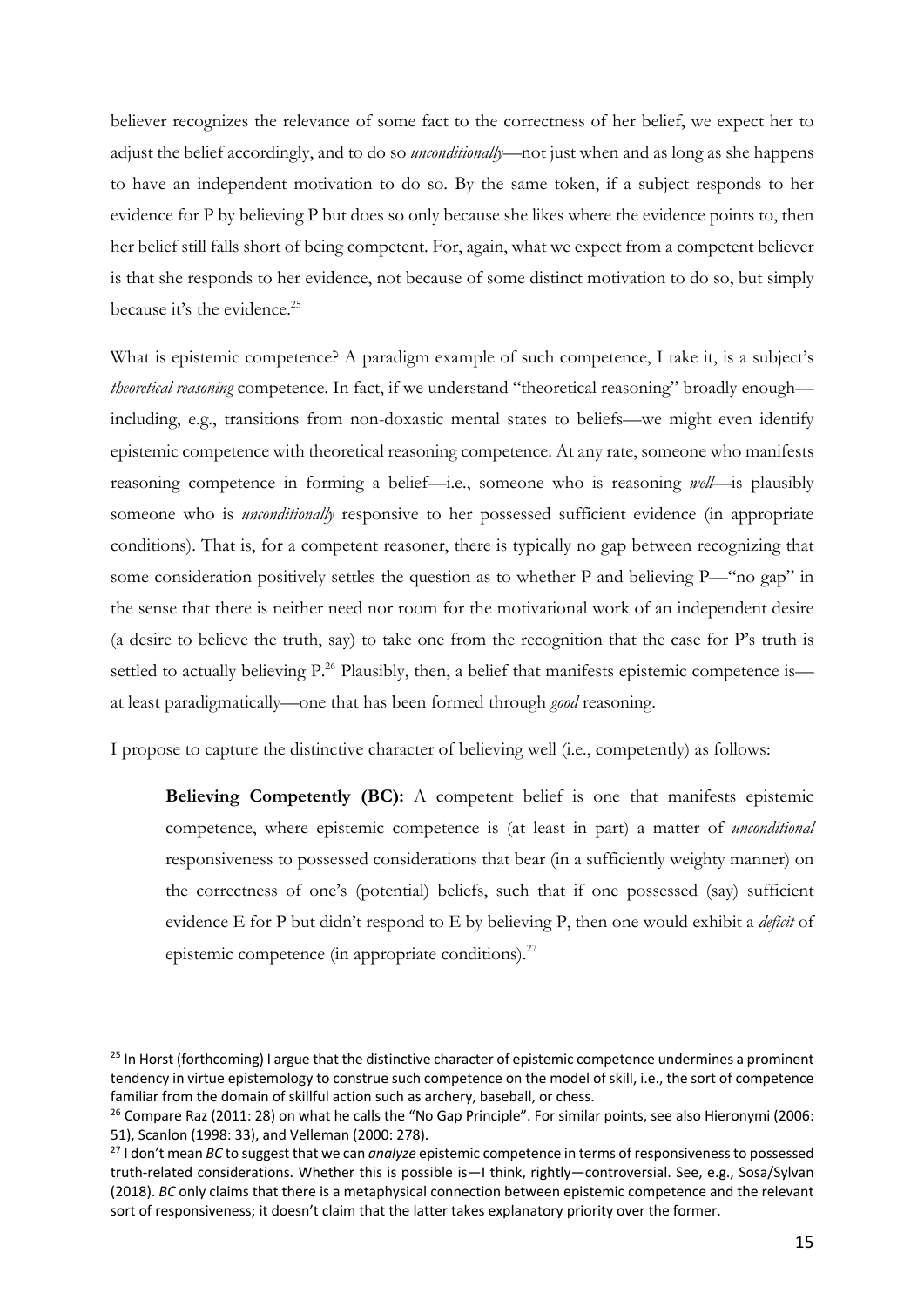Let me add some comments and clarifications. First of all, it bears emphasizing that what matters for the question of whether someone possesses a certain competence is her performance in *appropriate* conditions. For example, the fact that someone lost control over his car on an icy road needn't count against his driving skills. Similarly, failure to appropriately respond to one's evidence needn't reveal a deficit of epistemic competence if one is drunk or distracted.<sup>28</sup>

Second, it's only one's *possessed* evidence that's relevant to believing competently, not just *any* evidence (e.g., undiscovered pieces of evidence). That matters because one doesn't lack in epistemic competence for not responding to evidence one isn't even aware of. Plausibly, there are two conditions on possessing (or "having") evidence E for P: one must be *aware* of E (e.g., one must see that E) and one must (in some way) *recognize* that E is relevant to whether believing P would be correct.<sup>29</sup> Of course, how these conditions are to be fleshed out in any detail is a matter of much controversy.30 For our purposes, what's important to stress is just that, as others have argued, possession of evidence need not be understood in terms of justified or reasons-based beliefs. Alternatively, for example, one might understand possession in terms of non-doxastic mental states (Schmidt 2019), animal knowledge (Sosa 2007), or competence (Sosa/Sylvan 2018). If so, proponents of *EC* can appeal to *BC*—and, thus, to the notion of possession—without compromising their attempt to account for epistemic reasons in terms of the activity of believing and its constitutive standard.

Third, it's only *sufficiently weighty* considerations which competent believers are expected to respond to by forming outright beliefs.<sup>31</sup> This is important because one surely doesn't lack in epistemic competence for *not* believing P in the face of *outweighed* or *defeated* evidence for P. (I consider how the present account might be extended to *pro tanto* evidence in the next section.) Epistemic permissivists might insist on an even stricter formulation of *BC*, perhaps replacing "sufficient evidence" with "conclusive evidence". However, this wouldn't undermine the contrast with chess

<sup>28</sup> Compare Sosa (2015: 94-106).

<sup>&</sup>lt;sup>29</sup> Both Lord (2018) and Sylvan (2016) stress the importance of such a recognition condition on possession. It's important to note that "recognition" need not be understood in terms of belief (e.g., believing that E is evidence for P). Less demanding forms of recognition are possible (e.g., recognition might be understood in *dispositional* terms). See, again, Lord (2018) and Sylvan (2016) for defending non-doxastic versions of the recognition condition.

<sup>&</sup>lt;sup>30</sup> For relevant discussion, see, e.g., Schroeder (2011), Sylvan (2016), Lord (2018: chs. 3 and 4), Sylvan/Sosa (2018).

<sup>&</sup>lt;sup>31</sup> Another question I have to set aside here is whether—and if so, how—practical considerations can bear on when one's evidence counts as "sufficiently weighty", as proponents of pragmatic encroachment claim. This is legitimate because the core dispute between constitutivists and their opponents is somewhat orthogonal to the issues surrounding pragmatic encroachment. As noted before, the core dispute is about what, if anything, makes some consideration (paradigmatically, but perhaps not exclusively: evidence) an epistemic reason for believing some proposition. The dispute is not—at least not primarily—about whether only evidence can be an epistemic reason for belief, or about whether practical considerations can alter the strength of one's evidence.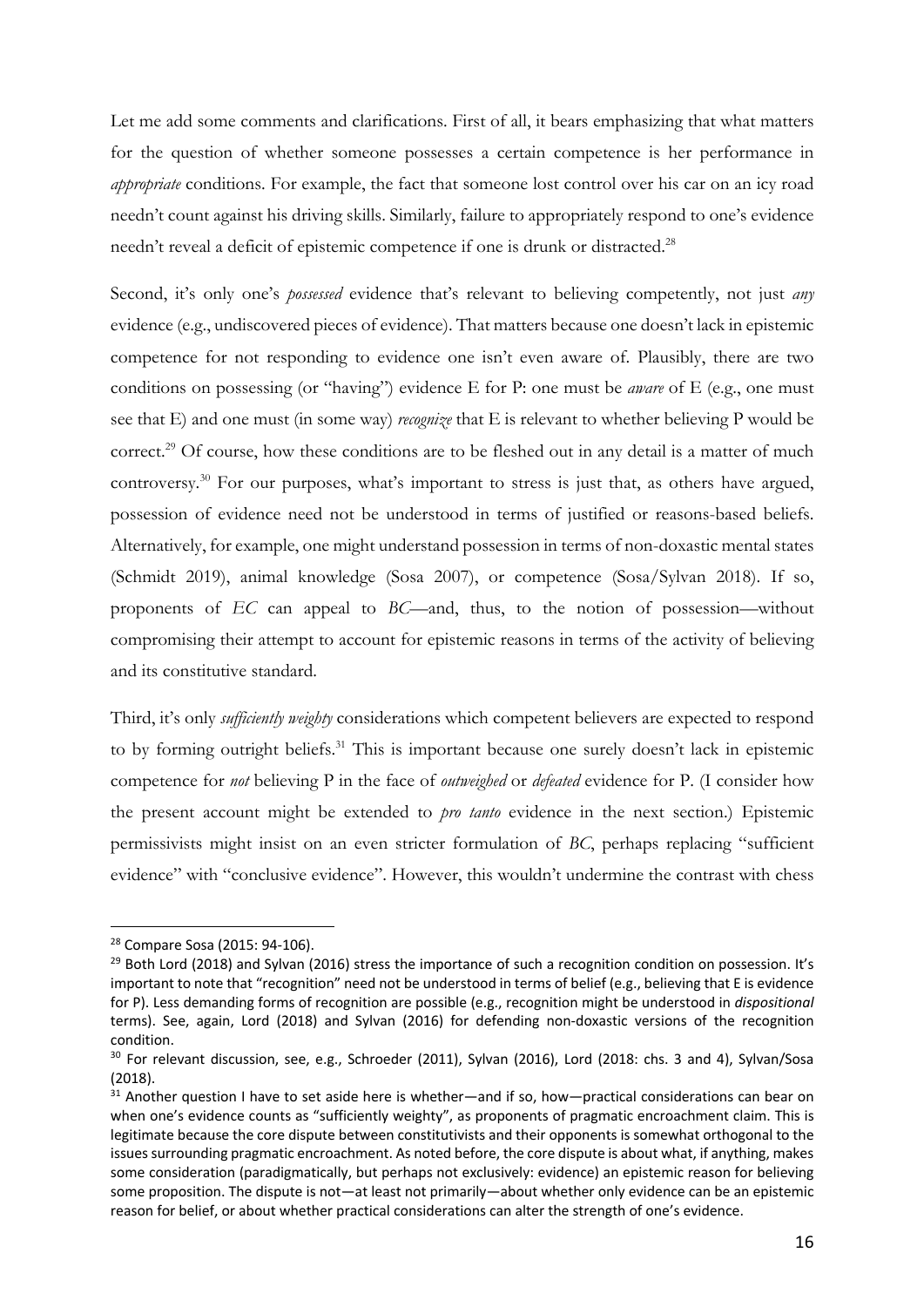competence. For, in the domain of chess, no matter how strong the considerations that recommend a certain chess-move, you may still disregard them without displaying a deficit of chess competence. But I take it that no epistemic permissivist will want to be *that* permissive with respect to the connection between evidence and epistemic competence.

Fourth, insofar as correctness-relevant considerations have weights and compete with one another, they possess the functional profile of reasons. But this by itself doesn't *make* them reasons (in the fully normative sense of "reason" at issue here). For, considerations that bear on the correctness of chess-moves, dance-moves, or cooking steps have weights and compete with one another as well. Yet, as we know, this isn't enough to turn them into reasons.<sup>32</sup> So, I don't think *BC* is begging any questions by assuming that considerations which bear on the correctness of beliefs have weights and compete with one another.

One might still find *BC* overly demanding. Every day we encounter huge amounts of information. But, surely, we are not lacking in epistemic competence for not forming all the beliefs that would be supported by the daily flow of information. If so, one might wonder if *BC* isn't imposing unrealistic demands on what it takes to be a competent believer.<sup>33</sup> In response, it's important to emphasize again that what matters for assessments of epistemic competence is our responsiveness to the evidence we *possess*. And, plausibly, much of the information we encounter every day doesn't rise to the level of *possessed* evidence. For, recall that, in order to possess evidence E for P, one need not only be aware of E, one must also recognize E's relevance to whether believing P would be correct. However, if one *does* recognize E's relevance to whether believing P would be correct but fails to believe accordingly, then a negative appraisal of one's epistemic competence seems perfectly apt. So, I think, once we appreciate that it's *possessed* evidence, not just any evidence, to which epistemic competence is responsive, this should alleviate worries that *BC* is overly demanding.

Another worry is that the emphasis on *possessed* evidence might ultimately conflict with the purported *unconditional* character of a competent believer's responsiveness to her evidence. To see why, consider that, often enough, you come into possession of evidence only because you went looking for it, and you went looking for it only because you are inquiring into a question to which that evidence is relevant. Yet, which questions you are trying to answer is surely something that depends on your practical interests and goals. But if so, doesn't that mean that whether or not you are lacking in epistemic competence for not forming a certain belief in a particular situation is ultimately conditional on your practical interests and goals (at least on many occasions)?

 $32$  On this point, see also Lord/Sylvan (2019).<br> $33$  Thanks to Hille Paakkunainen for urging me to address this issue.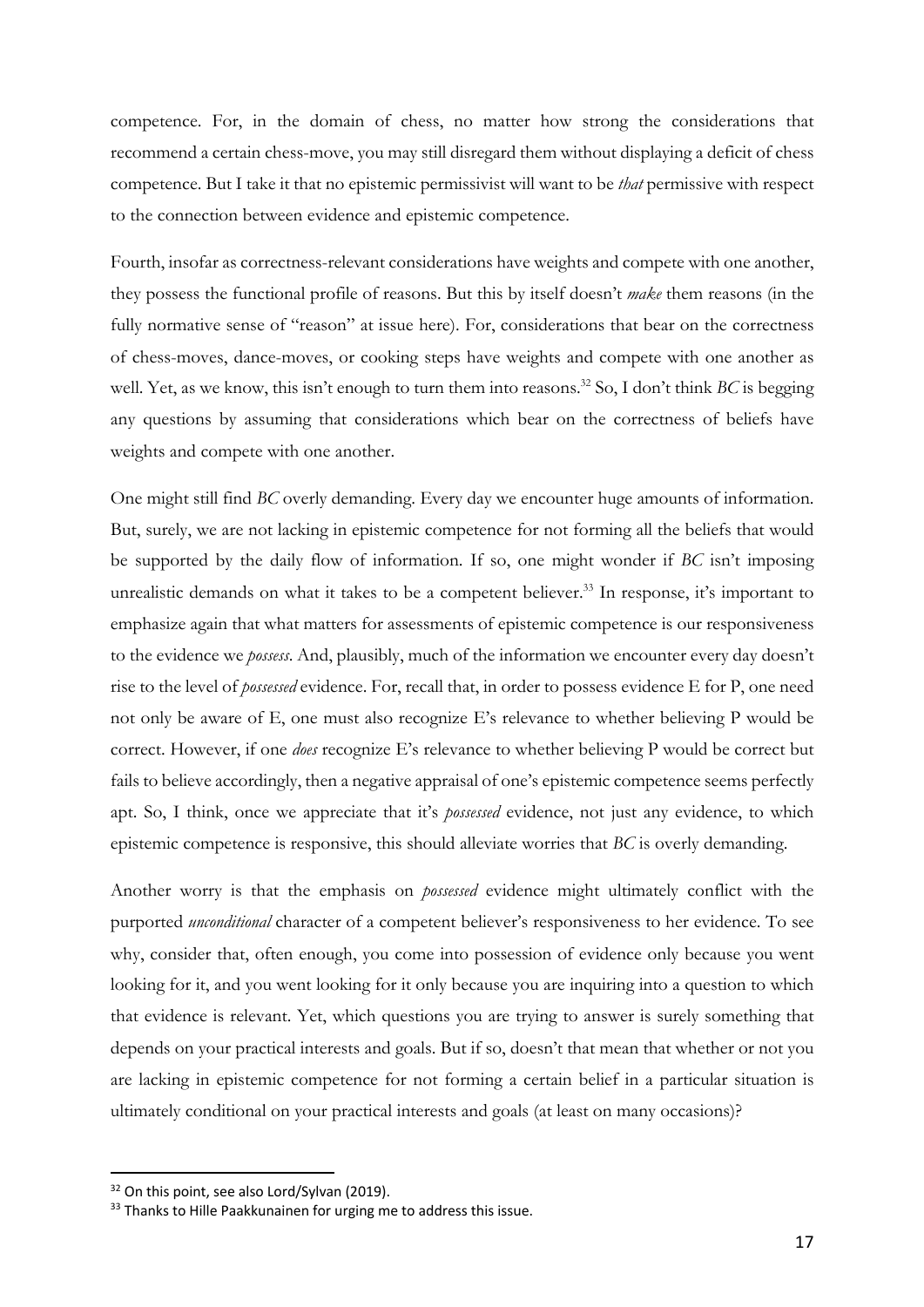Here it's important to separate two issues. Whether you are *in a position* to competently answer the question of whether P—i.e., whether you possess sufficient evidence to decide that question—will often depend on your interests in finding out whether P. But once you *do* possess sufficient evidence to decide that question—sufficient evidence for P's truth, say—it's no longer up to your interests whether or not failure to respond to that evidence would reveal a deficit of epistemic competence on your part. That's precisely where epistemic competence differs from chess competence. If you refrain from making a certain chess-move in the face of considerations that clearly show this to be the correct move to make, then this needn't reflect badly on your chess competence—not if, for example, you are no longer interested in continuing your game of chess. By contrast, if you refrain from believing P in the face of considerations that clearly show P to be true, then this normally does reveal a deficit of epistemic competence on your part, regardless of whether or not you are still interested in finding out whether P.

Now, if these observations are on the right track, then it looks as if there is an important difference between the activities of believing and playing chess after all. Both activities give rise to crucially different patterns of evaluation. What counts as performing well (i.e., competently) in the one activity is *structurally* different from what counts as performing well in the other: while believing competently requires *unconditional* responsiveness to correctness-relevant considerations, playing chess competently requires only *conditional* responsiveness to such considerations. What we have to consider next, then, is why this difference matters to answering the challenge facing *EC*—why it makes a difference as to whether correctness-relevant considerations amount to epistemic reasons.

Before doing so, however, it will be instructive to briefly compare the present proposal with a popular alternative view on how to distinguish believing from other standard-governed activities. On this alternative view, the distinctive feature of the activity of believing is that engagement in believing is *constitutive* for creatures like us. Errol Lord and Kurt Sylvan suggest a view of this sort:

'The standard of correctness for belief is […] surely not on all fours with norms of etiquette or some specific set of instructions for cooking *cacio e pepe*. But what could distinguish the standard of correctness for belief from these other standards other than the fact that 'playing the game of belief' is a constitutive feature of agency?' (Lord/Sylvan 2019: 64)

Presumably, on this view, believing is constitutive of agency in the sense that forming and having beliefs is *inescapable* for creatures like us. Unlike playing the game of chess, we can't opt out of "playing the game of belief" without ceasing to be the sort of creature that we are.<sup>34</sup> This might be true; but I doubt that putting the contrast between believing and playing chess in this way gets to

<sup>&</sup>lt;sup>34</sup> For similar claims, see also Railton (1997: 59), Feldman (2001: 88), and McHugh (2012: 23). Compare Ferrero (2009) for the general strategy of defending constitutivism on the basis of the (alleged) inescapability of agency.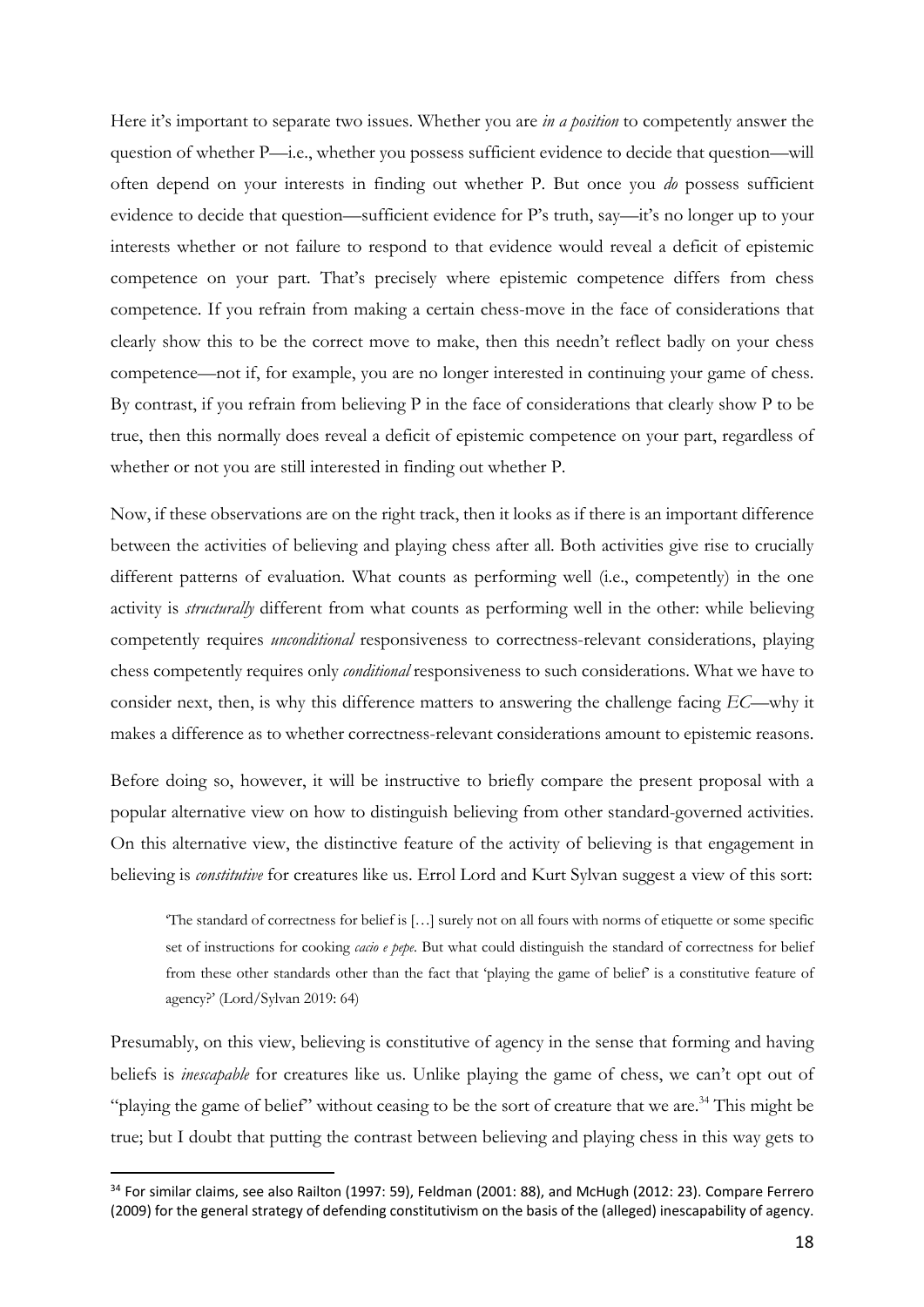the heart of things. That's because *inescapability* doesn't explain why there should be anything wrong with a believer *(qua* believer) who was only *conditionally* responsive to belief's constitutive standard. After all, from the fact that some activity A is inescapable for you, it doesn't follow that by disregarding A's constitutive standard you necessarily demonstrate a *deficit* of competence at A. To see this, imagine a creature that's condemned to a life-long series of chess games—playing chess for that creature is inescapable. Still, at times, she might deliberately make a *bad* chess-move (e.g., when she has been bribed to do so).<sup>35</sup> Such occasional disregard for chess' standard of correctness needn't reveal any deficit of chess competence on her part—there need be nothing amiss with her *qua* chess player. Hence, I doubt that the notion of inescapability is well suited to capture what strikes me as the most salient difference between believing and playing chess: namely that performing well *qua* believer requires unconditional, not just conditional, responsiveness to belief's standard of correctness. Thus, contrary to what Lord and Sylvan's remark suggests, believing isn't just a *special kind of game*—one that, unlike the game of chess, you can't stop playing without ceasing to be an agent. Rather, the activities of believing and playing chess differ in terms of their *internal* evaluative structure. That is, as we saw, belief's standard of correctness grounds evaluations—i.e., assessments of competence—that have no *structural* analogue in the domain of chess and other games.

Furthermore, a common complaint against constitutivist views which invoke inescapability is that this feature is normatively irrelevant.<sup>36</sup> And I tend to agree—at least, it's not obvious why the fact that I can't stop engaging in some standard-governed activity should make a difference as to whether considerations that bear on how to meet that activity's standard amount to genuine reasons. By contrast, as I will argue now, distinguishing believing from other standard-governed activities in terms of unconditional responsiveness *is* normatively relevant.

## *7. Why the Difference Matters*

Why should the fact that competent believers are unconditionally responsive to correctnessrelevant considerations suggest that such considerations amount to reasons for belief? The answer I want to suggest is based on an independently plausible thought about epistemic reasons: i.e., that epistemic reasons just are the sort of considerations that we expect competent believers to be unconditionally responsive to. If so, then the fact that competent believers are unconditionally responsive to correctness-relevant considerations—which we captured in *BC*—is indeed

<sup>35</sup> As noted earlier (footnote 24), deliberately performing *bad* chess-moves is fully compatible with the (alleged) requirement that, in order to count as "playing chess", one must intend to win.

<sup>36</sup> See, e.g., Côté-Bouchard (2016: 3189).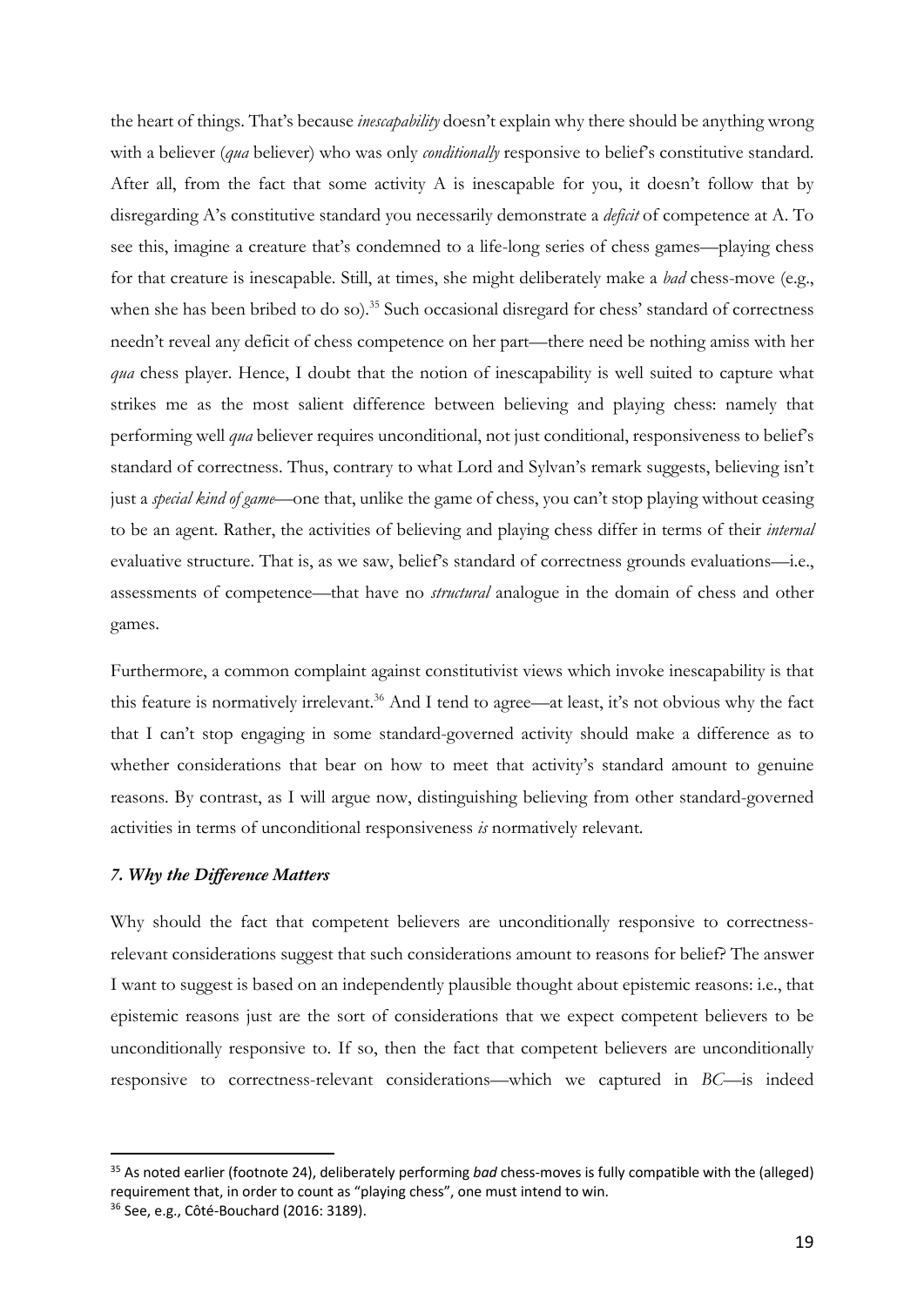normatively relevant: it supports the claim that such considerations amount to reasons for belief. Let me elaborate on this suggestion.

Start with the popular idea that, just like other normative reasons, epistemic reasons must be capable of *guiding* us to the response they favor.<sup>37</sup> Plausibly, to be guided by an epistemic reason is a matter of responding to the relevant reason-giving consideration by way of an exercise of epistemic competence (e.g., by reasoning *well* from this consideration to the belief it supports). This means that, for every epistemic reason, there must be a possible exercise of epistemic competence (e.g., a possible instance of reasoning *well* from this reason to the belief it supports). Thus, suppose consideration C is a sufficient epistemic reason for you to believe P. If so, responding to the possession of C by believing P is a possible exercise of epistemic competence, such that if you were suitably epistemically competent and you possessed C, we can expect you to respond to C by forming the belief that P (absent interfering factors such as drunkenness or distraction).<sup>38</sup> In other words, a consideration C is a sufficient epistemic reason for you to believe P only if you would exhibit a *deficit* of epistemic competence for not responding to your possession of C by believing P.

Furthermore, there is the similarly intuitive thought that, in appropriate conditions, epistemic competence enables its subject to form beliefs in ways that are responsive to the demands of epistemic reasons. After all, it would be quite mysterious why we cared about competent beliefformation if forming beliefs in that way would systematically lead us astray with respect to what there is epistemic reason to believe. But then, if you form a belief through an exercise of epistemic competence (e.g., by reasoning *well*) we can expect that you normally do so in response to considerations that amount to epistemic reasons for that belief—at least if the relevant considerations are *true* or *facts*. (The restriction to facts or true considerations is needed if we conceive of epistemic reasons as facts, as some philosophers do. For, plausibly, there are situations in which you would exhibit a *deficit* of epistemic competence for not responding to some *false* consideration. If so, and if epistemic reasons are indeed facts, we need the restriction in order to avoid incorrect predictions.) Another way of putting this second intuitive thought, then, is to say that a (true) consideration C is a sufficient epistemic reason for you to believe P if you would

<sup>&</sup>lt;sup>37</sup> Something like this idea is endorsed by Way (2017), Silverstein (2016), Setiya (2014), Raz (2011), Shah (2006), Hieronymi (2005), Kolodny (2005), and many others.

<sup>38</sup> Note that this doesn't tie epistemic reasons to *ideal* or *perfect* epistemic competence. This is important because, arguably, what we have reason to believe will sometimes depend on our *imperfections* as believers. For discussion of the analogous—more prominent—problem facing views that tie practical reasons to *ideal* rationality, virtue, or the like, see, e.g., Johnson (1999), Markovits (2014), and Setiya (2014).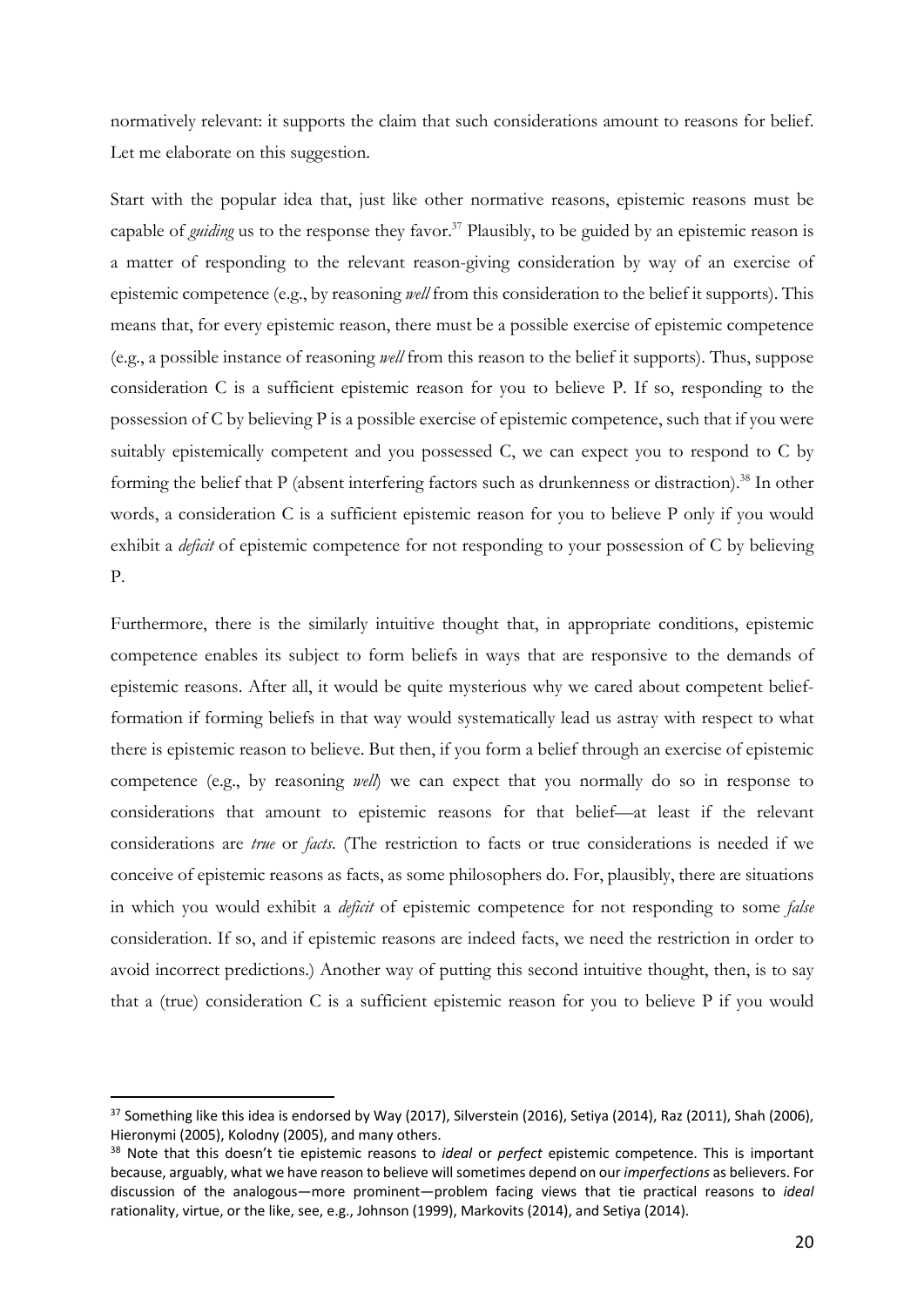exhibit a *deficit* of epistemic competence for not responding to your possession of C by believing P.

We can use these two points to formulate the following account of what it is for some consideration to be a sufficient epistemic reason for belief:

**Epistemic Reason (ER):** For a (true) consideration C to be a sufficient epistemic reason for you to believe P is for C to be such that, if you possessed C but didn't respond to C by believing P, then you would exhibit a *deficit* of epistemic competence (in appropriate conditions).

*ER*—or something close enough—strikes me as a plausible claim about the connection between epistemic reasons and epistemic competence, one that draws on familiar and widely shared intuitions about epistemic reasons and normative reasons more generally.39 Certainly, as noted, the intuitions underlying *ER* aren't unique to proponents of *EC*. However, this is not the place to launch a full-fledged defense of this claim.<sup>40</sup> My aim here is just to point out that, if something like *ER* is indeed correct, then the normative relevance of *BC* should be clear. According to *BC*, the sort of considerations which are such that, if you failed to respond to their possession, you would exhibit a *deficit* of epistemic competence, are considerations that bear on the correctness of your beliefs. And so, together with *ER*—which identifies sufficient epistemic reasons with the sort of considerations which are such that, if you failed to respond to their possession, you would exhibit a *deficit* of epistemic competence—*BC* entails that considerations that bear positively on the correctness of your beliefs are sufficient epistemic reasons for that belief. In other words, assuming *ER*, *BC* is normatively relevant because it tells us something about which considerations are epistemic reasons.

Importantly, this argument rests on the assumption that the notion of epistemic competence at work in *ER* is plausibly the same as the one at work in *BC*. But why think that? Why think that the notion of epistemic competence relevant to determining which considerations are sufficient

<sup>&</sup>lt;sup>39</sup> At least in spirit, *ER* resembles the so-called "reasoning view", according to which normative reasons in general are premises of possible instances of good reasoning. See, e.g., Hieronymi (2005), Setiya (2014), Silverstein (2016), Way (2017), and Asarnow (2017). To be sure, however, the reasoning view and normative constitutivism are distinct projects: one might accept a conception of normative reasons as premises of good reasoning, without endorsing a constitutivist account of good reasoning (i.e., one where the goodness of reasoning is understood in terms of the standards constitutive of agents and believers).

<sup>40</sup> Some have challenged claims in the vicinity of *ER* by presenting counterexamples: i.e., purported cases where epistemic reasons and competent/good theoretical reasoning come apart. See Markovits (2014:41f.) and Schmidt (2020). Another important challenge is to say how, if at all, an account like *ER* can deal with the *defeasibility* of epistemic reasons. For relevant discussion, see, e.g., Setiya (2014), Silverstein (2016), Way (2017), and Asarnow (2017). I will briefly come back to this point below.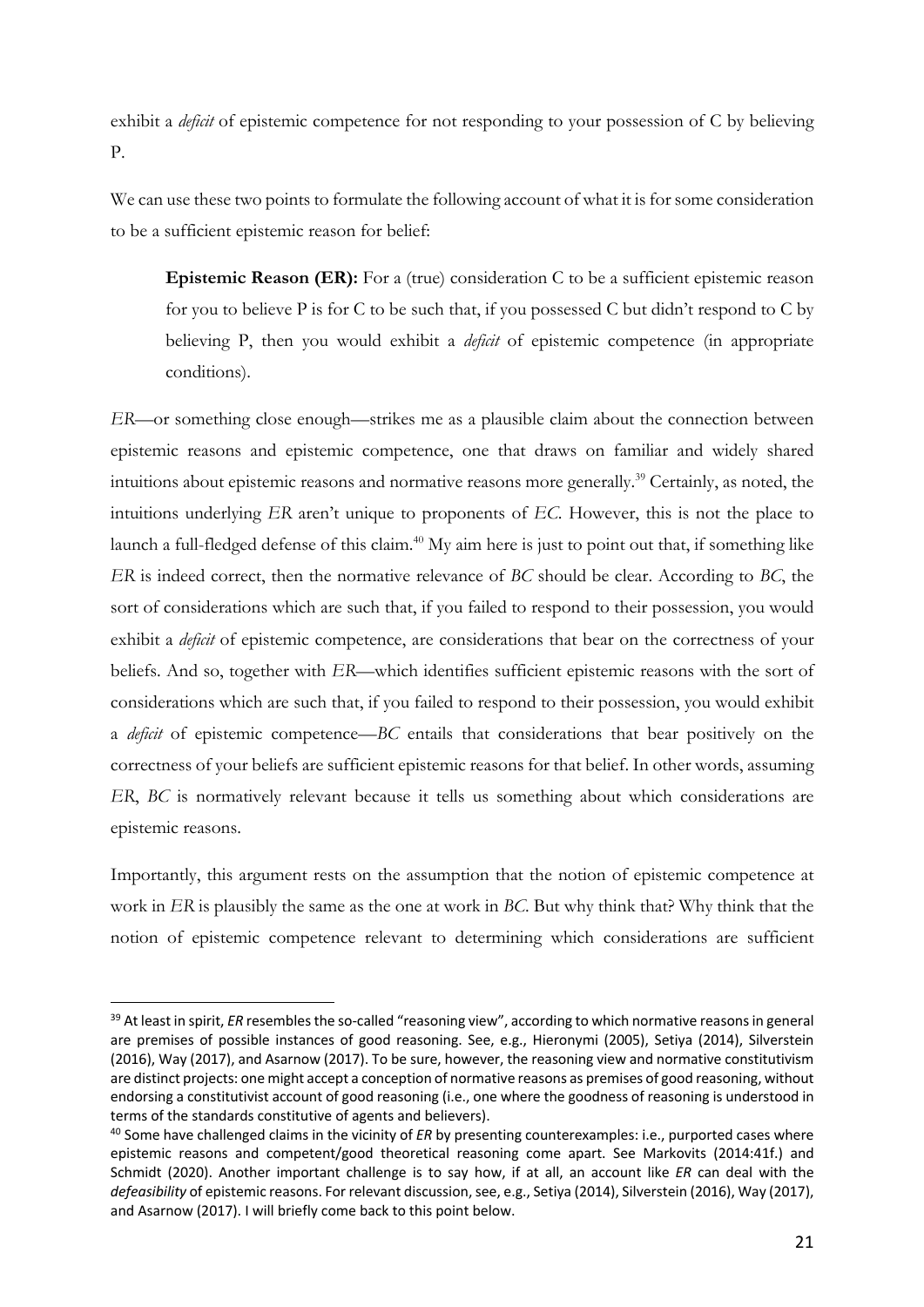epistemic reasons should be understood along the lines of *BC*—i.e., in terms of performing well *qua* believer? I think one way to support this assumption is to highlight the intuitively correct verdicts that we get from *ER if* we conceive of epistemic competence along the lines of *BC.* To bring this out, consider again the case where you acquire clear evidence that your partner is cheating on you. Intuitively, such evidence is a sufficient epistemic reason for you to believe that your partner is cheating on you. And that's exactly the verdict we get if we combine *ER* with a construal of epistemic competence along the lines of *BC*. For, according to *BC*, if you refrain from believing P despite possessing clear evidence for P's truth, then this reveals a *deficit* or *failure* of epistemic competence on you part. In other words, if we combine *ER* with a construal of epistemic competence along the lines of *BC*, cases in which you have clear evidence for P's truth will be cases in which you possess sufficient epistemic reason to believe P. And this is surely the correct verdict.

To support this further, consider how things would be if we *didn't* construe epistemic competence along the lines of *BC*, but instead used the sort of competence familiar from the domain of skillful action—such as playing chess, making risotto, or dancing tango—as a model. On this construal, it would be unclear why it should reveal any *deficit* or *failure* of epistemic competence if you refrained from believing that your partner is cheating on you in the face of clear evidence that they are. After all, as we know, it doesn't necessarily reveal any deficit of chess competence if you refrain from doing what you know would be the correct thing to do, relative to the standard of good chess. Consequently, if we were to combine *ER* with a construal of epistemic competence on the model of chess competence, cases in which you possess clear evidence for P's truth wouldn't necessarily be cases in which you possess epistemic reason to believe P. And this is clearly the wrong verdict.

What this suggests, then, is that *ER* delivers intuitively correct verdicts only if we understand the notion of epistemic competence at work in that claim along the lines of *BC.* In other words, it's only because of the *distinctive* character of competent epistemic performance—i.e., the fact that such performance is *unconditionally*, not just conditionally, responsive to its own correctness—that we can extract conclusions about what there is reason to believe from competent belief-formation. As long as we are in the dark about how believing competently differs from other kinds of competent performance (like playing chess competently), it's hard to see how *ER* can be true.

Before concluding, let me highlight one other important question: i.e., the question of how (if at all) the present view can be extended to *pro tanto* epistemic reasons. Suppose you have *some*, but not *sufficient*, reason to believe P. If so, responding to that reason by believing P would surely *not* be a competent response. This means that there are epistemic reasons—namely, *pro tanto* ones—that competent believers will *not* respond to by forming the beliefs they support. That's why *ER* is a claim specifically about *sufficient* epistemic reasons, not about epistemic reasons in general. But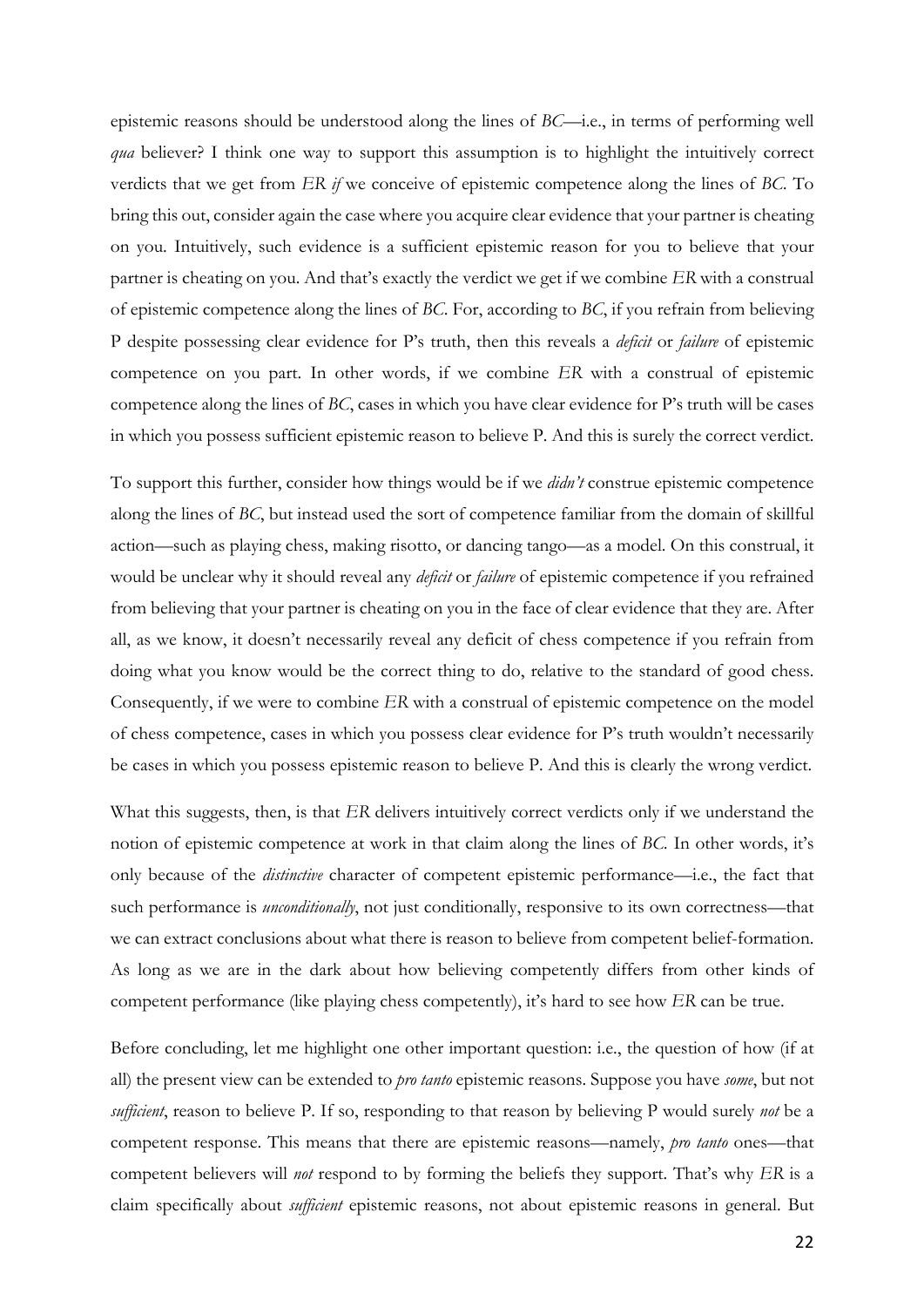that's a limitation, and one might wonder whether there is a way to amend *ER* (and *BC*) so as to accommodate the existence of *pro tanto* reasons.

Perhaps there is. To see how this might work, note that we can distinguish between *competent* and *inept* ways to respond to *pro tanto* reasons as well. It's just that these responses will not consist in one's forming—or failing to form—an outright belief. Thus, when you have a *pro tanto* reason to believe P, the competent response to his reason may consist in an increase of confidence in P.<sup>41</sup> If so, you would exhibit a deficit of epistemic competence if you didn't respond to this reason in that way. This suggests that we can improve on *ER* by distinguishing more carefully between *different* manifestations of epistemic competence, corresponding to the different weights of epistemic reasons. We could then amend *ER* by adding conditions for specifically *pro tanto* epistemic reasons. Very roughly, this would yield an amendment along the following lines: a *pro tanto* epistemic reason for you to believe P is a (true) consideration such that, if you possessed that consideration but didn't respond to it by an increase of confidence in P, you would exhibit a deficit of epistemic competence. *BC* could be complemented accordingly.

### *8. Conclusion*

Proponents of *EC* seek to explain epistemic reasons in terms of the activity of believing and its constitutive standard of correctness. I have argued that this view faces an important challenge: to explain what's special about believing such that, unlike other standard-governed activities, it can give rise to reasons. According to many critics, *EC* must fail to meet this challenge. This is because, in relevant respects, believing is said to be just like playing chess: considerations bearing on how to meet belief's standard of correctness amount to reasons for particular beliefs only if and because there is a *prior* reason to comply with that standard. Yet, as I have argued, this assumption is flawed. For, intuitively, there are many cases in which you have a reason to believe P—provided by considerations that bear on the correctness of believing P—even though you *lack* a prior reason to comply with belief's standard of correctness.

However, this by itself doesn't show how, if at all, proponents of *EC* can positively meet the challenge facing their view. Doing so requires more than the dismissal of the requirement for prior reasons; it requires the identification of a normatively relevant difference between believing and activities like playing chess—one that makes a difference as to whether considerations that bear on the correctness of particular beliefs amount to reasons for that belief. In the last two sections, I have argued for a proposal of how *EC* can accomplish this task. Roughly, on this view, the activity

<sup>&</sup>lt;sup>41</sup> See Setiya (2014: 234) for a suggestion along these lines.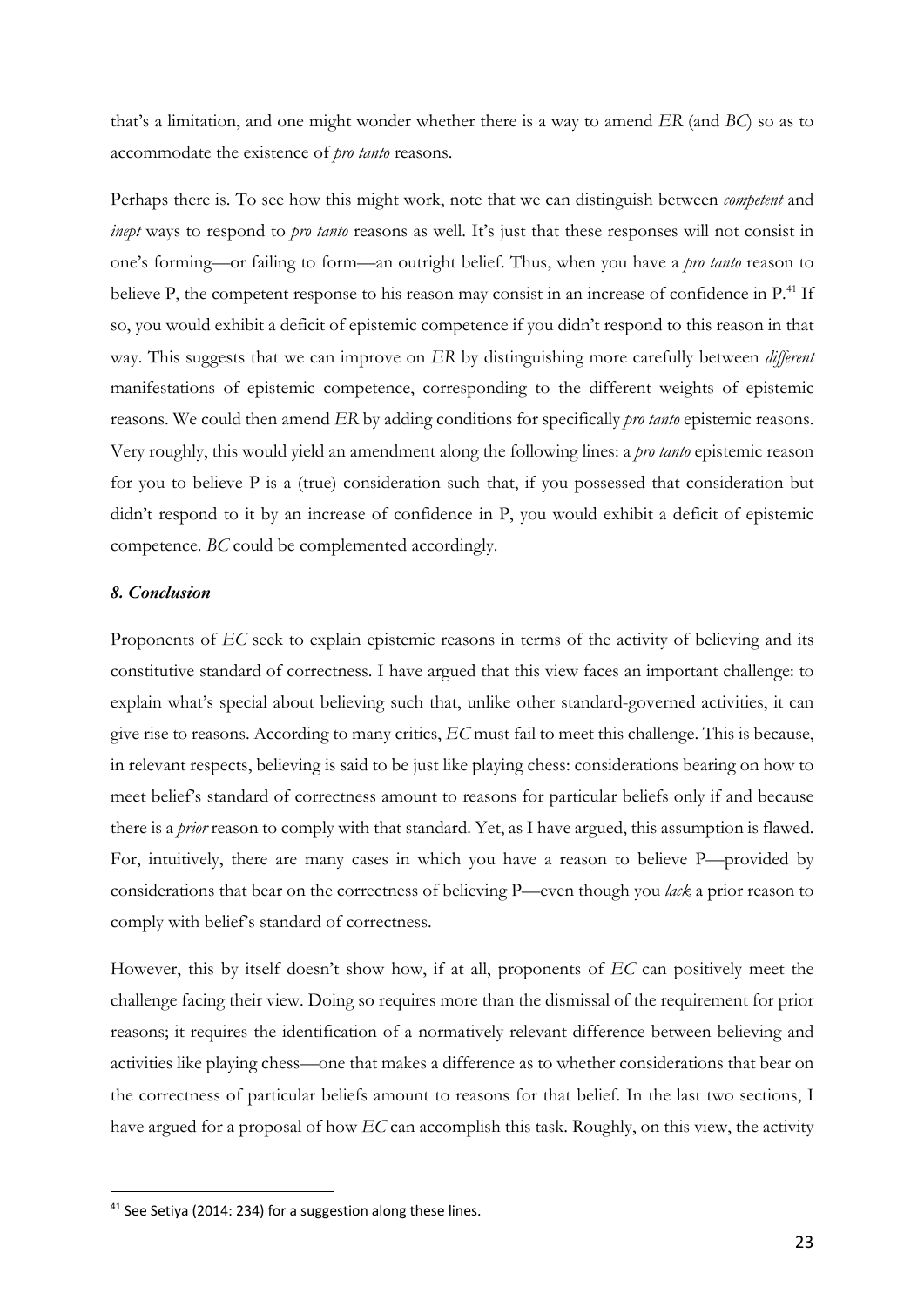of believing is special in that competent participants in that activity—those who perform well *qua* believers—are *unconditionally* responsive to considerations bearing on how to meet its standard of correctness. This, moreover, is a difference that makes a difference as to whether these considerations amount to epistemic reasons. For, assuming *ER*, epistemic reasons just are the sort of considerations in response to which competent believers form their beliefs.

In sum, then, on the resulting view, epistemic reasons are considerations that figure in competent belief-formation, where epistemic competence is understood as performing well *qua* believer—i.e., in terms of unconditional responsiveness to considerations bearing on how to meet belief's constitutive standard. Of course, this is but a sketch of a view, and there is significantly more work to do for proponents of *EC* to turn this into a full-fledged constitutivist account of epistemic reasons for belief. But again, my aim here was not to develop such an account—something which would surely require more than a single paper—but rather to defend *EC* in the face of the objection that no such account is to be had. What I hope to have accomplished, then, is a vindication of *EC* as a serious contender for an account of epistemic reasons for belief—at least one that can't be dismissed on the basis of an analogy with games like chess.<sup>42</sup>

#### *References*

Alston, W. (2005). *Beyond "Justification": Dimensions of Epistemic Evaluation*. Ithaca: Cornell University Press. Asarnow, S. (2017). 'The Reasoning View and Defeasible Practical Reasoning,' *Philosophy and Phenomenological Research* 95, pp. 614-636.

Boghossian, P. (2003). 'The normativity of content,' *Philosophical Issues*, 13, pp. 31–45.

Côte ́-Bouchard, C. (2016). 'Can the aim of belief ground epistemic normativity?' *Philosophical Studies*, 173, pp. 3181–3198.

Cowie, C. (2014). 'In defence of instrumentalism about epistemic normativity,' *Synthese* 191(16), pp. 4003- 4017.

Enoch, D. (2006). 'Agency, shmagency: Why normativity won't come from what is constitutive of action,' *The Philosophical Review*, 115, pp. 169–198.

Enoch, D. (2011). 'Shmagency revisited,' in M. Brady (ed.), *New Waves in Metaethics*. London: Palgrave-Macmillan.

Feldman, R. (2001). 'Voluntary belief and epistemic evaluation,' in M. Steup (ed.), *Knowledge, Truth, and Duty: Essays on Epistemic Justification, Responsibility, and Virtue*. Oxford: Oxford University Press.

<sup>&</sup>lt;sup>42</sup> For comments on previous drafts and/or helpful discussions, I am thankful to David Hunter, Luca Ferrero, Hille Paakkunainen, Karl Schafer, Sergio Tenenbaum, Josh Thorpe, and two anonymous referees for this journal who provided exceptionally detailed and constructive feedback. Thanks also to audiences at the 2021 APA Central Division meeting, the Brazilian Society for Analytic Philosophy Conference at the Federal University of Bahia in Salvador, and the University of Campinas.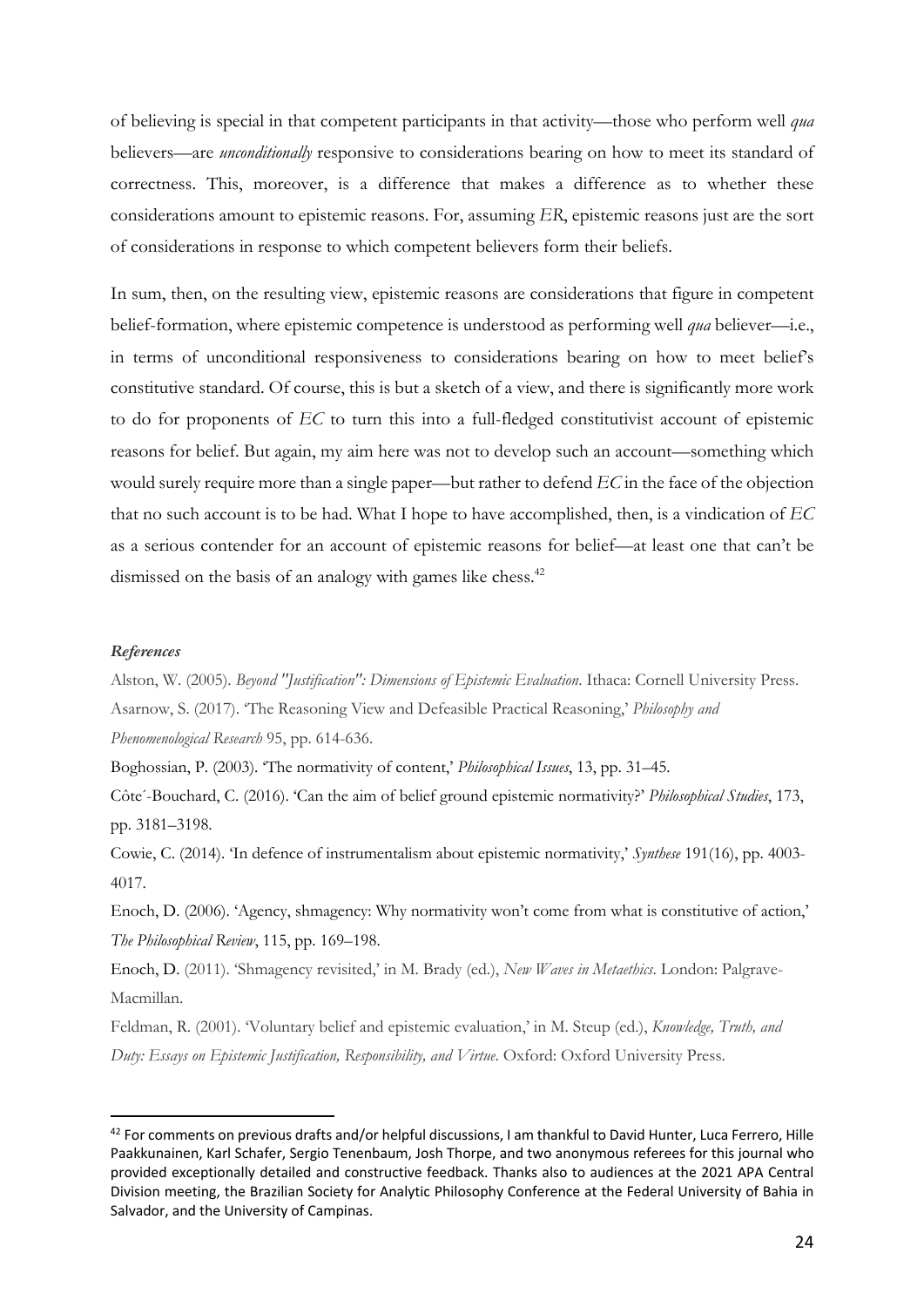Ferrero, L. (2009). 'Constitutivism and the inescapability of agency,' *Oxford Studies in Metaethics*, 4, pp. 303– 333.

Foley, R. (1987). *The Theory of Epistemic Rationality*. Cambridge: Cambridge University Press.

Goldman, A. I. (1999). *Knowledge in a Social World*. Oxford: Oxford University Press.

Grimm, S. R. (2009). 'Epistemic normativity,' in A. Haddock, A. Millar, & D. Pritchard (eds.), *Epistemic value*. Oxford: Oxford University Press.

Hieronymi, P. (2005). 'The Wrong Kind of Reason,' *Journal of Philosophy* 102, pp. 437–57.

Hieronymi, P. (2006). 'Controlling Attitudes,' *Pacific Philosophical Quarterly* 87(1), pp. 45-74.

Horst, D. (forthcoming). 'Is Epistemic Competence a Skill?' *Australasian Journal of Philosophy*, early view: DOI: 10.1080/00048402.2021.1912125

Johnson, R. N. (1999). 'Internal Reasons and the Conditional Fallacy,' *Philosophical Quarterly* 49, pp. 53-72.

Katsafanas, P. (2018). 'Constitutivism and Practical Reason,' in D. Star (ed.), *The Oxford Handbook of* 

*Reasons and Normativity.* Oxford: University Press.

Kelly, T. (2003). 'Epistemic rationality as instrumental rationality: A critique,' *Philosophy and Phenomenological Research* 66, pp. 612–640.

Kiesewetter, B. (2021). 'Are epistemic reasons normative?' *Noûs* early view, pp. 1-26.

Kolodny, N. (2005). 'Why be rational?' *Mind* 114, pp. 509–563.

Kornblith, H. (1993). 'Epistemic Normativity,' *Synthese* 94, pp. 357-376.

Korsgaard, C. (2008). *The Constitution of Agency*. Oxford: Oxford University Press.

Lavin, D. (2017). 'Forms of Rational Agency,' *Royale Institute of Philosophy Supplement* 80, pp. 171-93.

Leary, S. (2017). 'In Defense of Practical Reasons for Belief,' *Australasian Journal of Philosophy* 95, pp. 529– 542.

Leite, A. (2007). 'Epistemic Instrumentalism and Reasons for Belief: A Reply to Tom Kelly,' *Philosophy and Phenomenological Research* 75, pp. 456-464.

Littlejohn, C. (2018). 'Reasons and Theoretical Rationality,' in D. Star (ed.), *Oxford Handbook of Reasons and Normativity*. Oxford: Oxford University Press.

Lockard, M. (2013). 'Epistemic instrumentalism,' *Synthese* 190, pp. 1701-18.

Lord, E. (2018). *The Importance of Being Rational*. Oxford: Oxford University Press.

Lord, E. and Sylvan, K. (2019). 'Reasons: Wrong, Right, Normative, Fundamental,' *Journal of Ethics and Social Philosophy* 15, pp. 43-74.

Lord, E. and Sylvan, K. (2021). 'Suspension, Higher-Order Evidence, and Defeat,' in M. Simion & J.

Brown (eds.), *Reasons, Justification, and Defeat*. Oxford: Oxford University Press.

Lynch, M. P. (2004). *True to Life: Why Truth Matters*. Cambridge, Mass.: MIT Press.

Markovits, J. (2014). *Moral Reasons*. Oxford: Oxford University Press.

McHugh, C. (2012). 'The truth norm of belief,' *Pacific Philosophical Quarterly*, 93, pp. 8–30.

Paakkunainen, H. (2018). 'Doubts about 'genuinely normative' epistemic reasons,' in C. McHugh, J. Way

& D. Whiting (eds.). *Metaepistemology*. Oxford: Oxford University Press.

Parfit, D. (2011). *On what matters*. OUP.